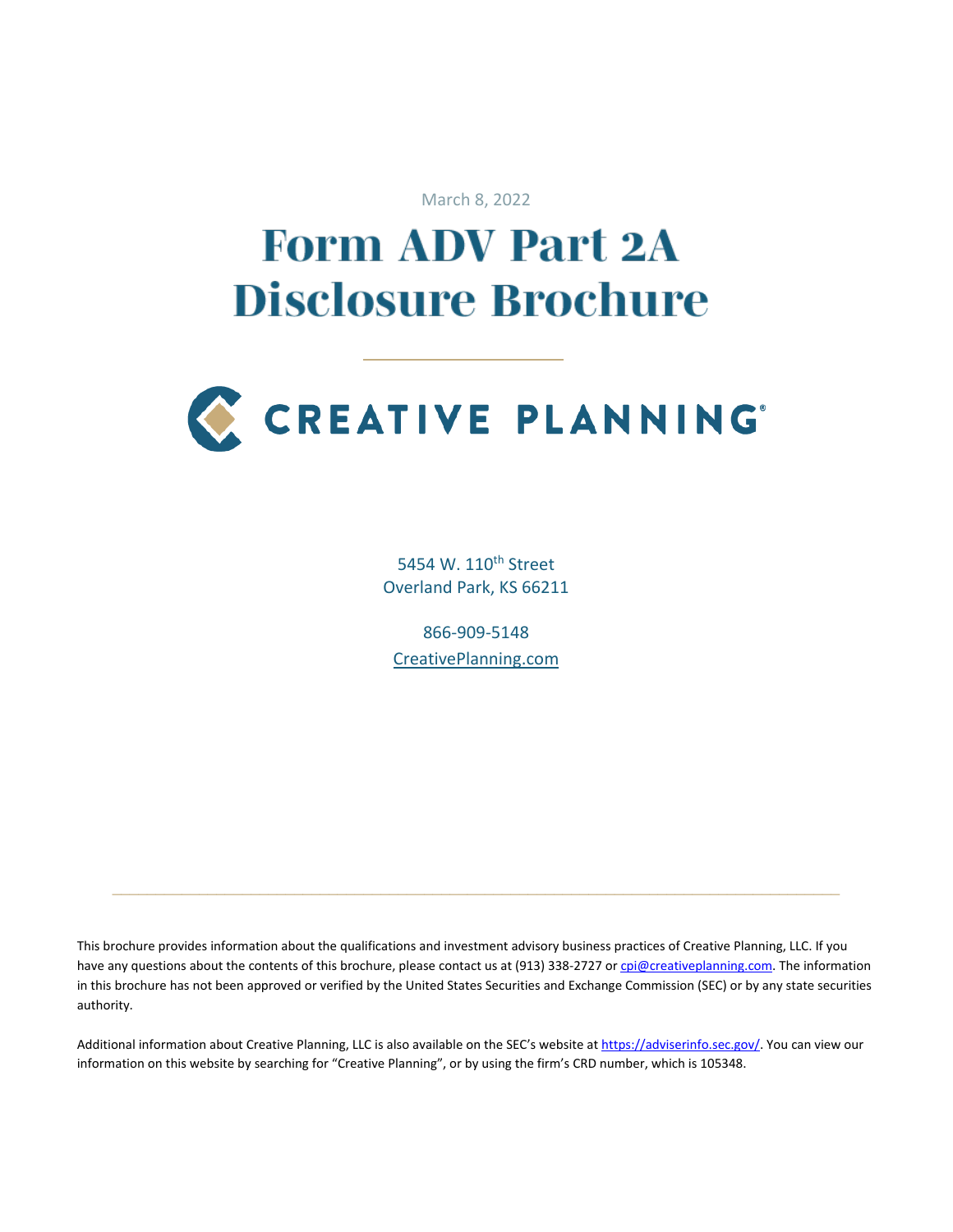References to Creative Planning, LLC as a "registered investment advisor" or any reference to being "registered" does not imply a certain level of skill or training.

# <span id="page-1-0"></span>**Material Changes**

This item discusses only specific material changes that are made to the Brochure since Creative Planning, LLC made its 2021 Annual Amendment filing. Since the Annual Amendment filing dated February 2, 2021, the firm has had the following changes to the brochure:

Item 4 – Advisory Business

- Effective July 30, 2021, Lee Richardson Jr. assumed the position of Chief Compliance Officer (CCO) of Creative Planning. Ken Pyle, the firm's previous CCO, became the firm's Chief Risk Officer.
- In accordance with the Department of Labor's new fiduciary advice exemption PTE 2020-02: Improving Advice for Workers & Retirees, we added language acknowledging that we are a fiduciary when we provide investment advice to you regarding your retirement plan account or individual retirement account. We also remind readers that Creative Planning, LLC ("Creative Planning") is always a fiduciary.
- Item 4 Advisory Business The amount of client's assets managed by Creative Planning total approximately \$133,830,630,372 as of December 31, 2021. \$130,496,986,446 is managed on a discretionary basis and \$3,333,643,926 is managed on a non-discretionary basis. The firm also provided monitoring/consulting services to 404 pension plans with combined assets of approximately \$90,796,855,936.

Item 14 – Client Referrals and Other Compensation

- We implemented a partnership program whereby qualifying employees are granted and/or may purchase partnership units based on length of service to the firm and performance.
- Creative Planning and Lockton entered into an agreement that resulted in Creative Planning acquiring Lockton's institutional consulting services and Lockton taking a minority non-voting equity position within Creative Planning's parent company organizational structure. Additionally, Creative Planning and Lockton entered into a referral relationship whereby both entities refer clients to one another in a manner consistent with their respective fiduciary duties.

We will ensure that you receive a summary of material changes, if any, to this and subsequent disclosure brochures within 120 days after our fiscal year ends. Our fiscal year ends on December 31 so you will receive the summary of material changes, if any, no later than April 30 each year. At that time, we will also offer a copy of the most current disclosure brochure. We may also provide other ongoing disclosure information about material changes as necessary.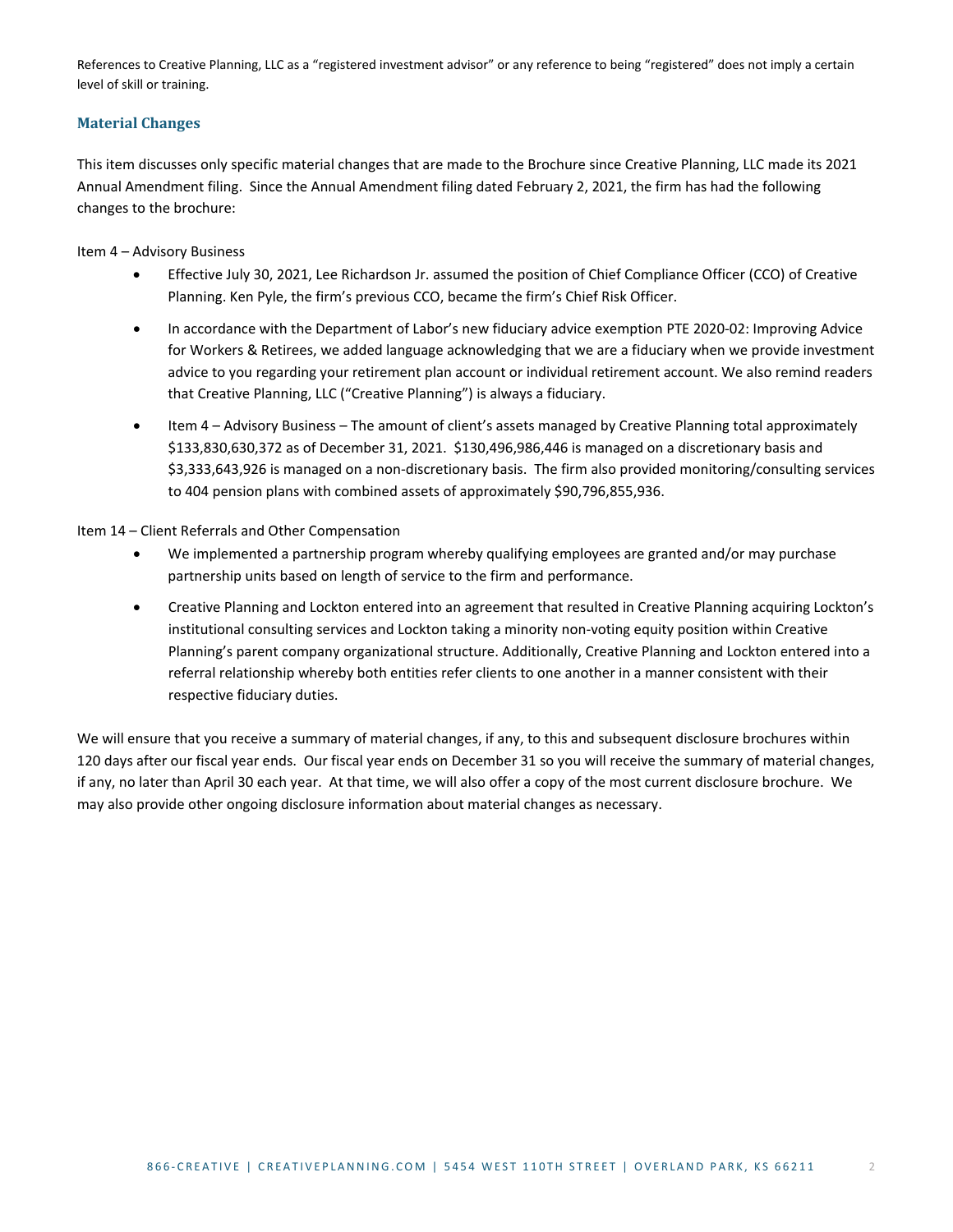# <span id="page-2-0"></span>**Table of Contents**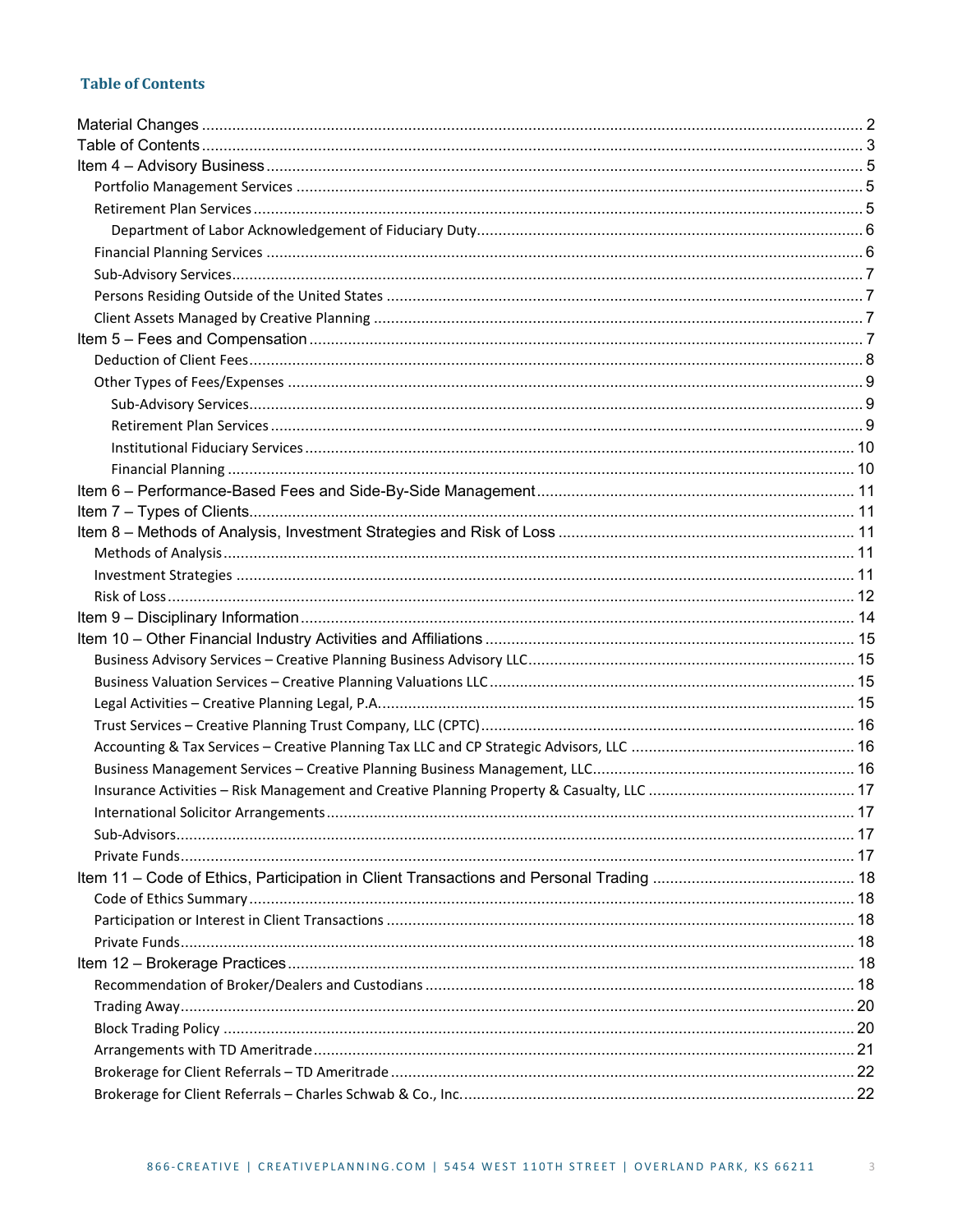| Affiliated Non-Investment Advisory Retirement Plan Recordkeeping and Third-Party Administration Companies 25 |  |
|--------------------------------------------------------------------------------------------------------------|--|
| Referrals Between Creative Planning's Wealth Management and Retirement Plan Services Division  26            |  |
|                                                                                                              |  |
|                                                                                                              |  |
|                                                                                                              |  |
|                                                                                                              |  |
|                                                                                                              |  |
|                                                                                                              |  |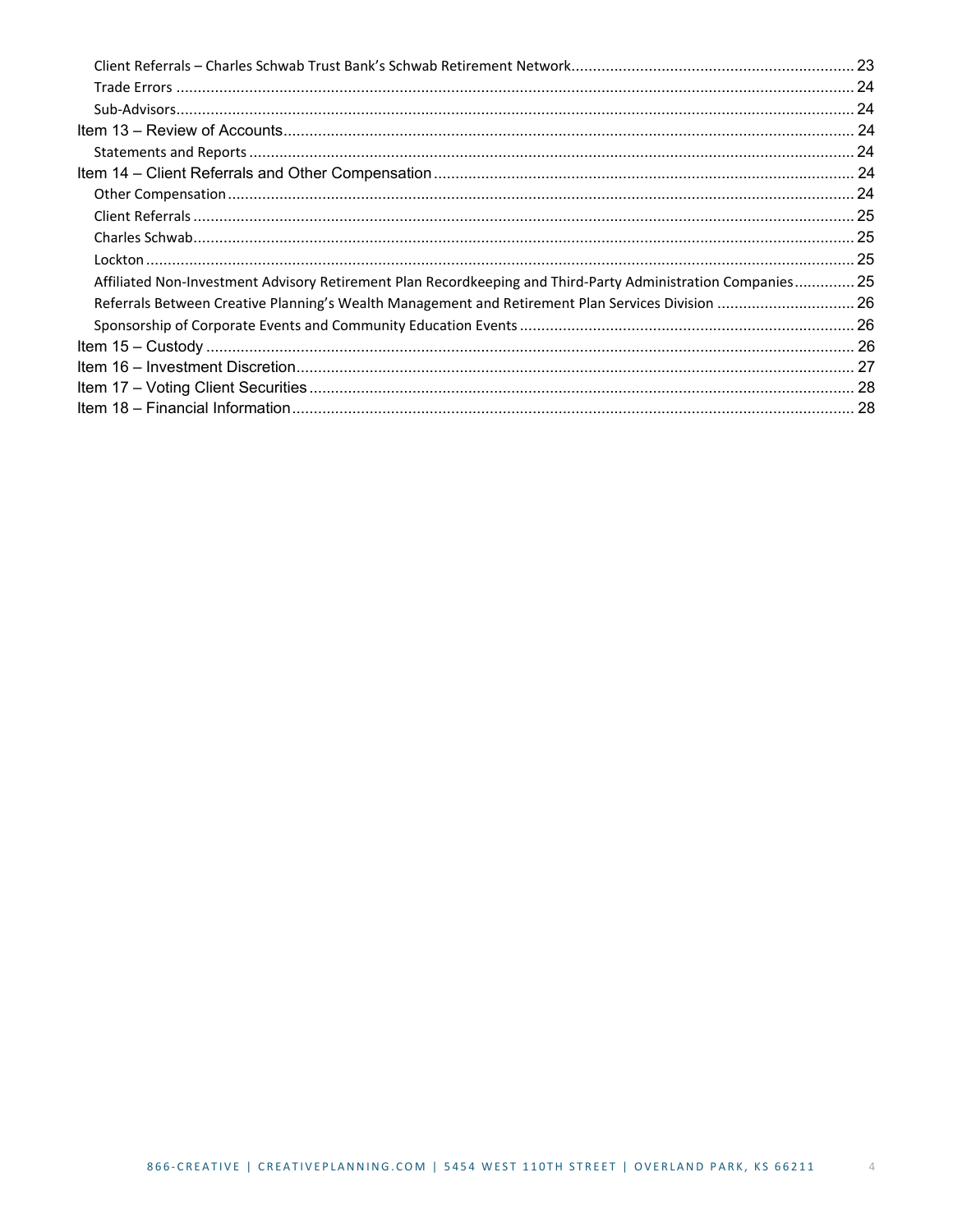#### <span id="page-4-0"></span>**Item 4 – Advisory Business**

Creative Planning, LLC (referred to throughout as we, us, our, or the firm) is owned and controlled by Peter Mallouk through the following ownership structure: CPI HoldCo B, LLC; CPI HoldCo A, LLC; CPI HoldCo, LLC; CPI HoldCo, Inc, Peter Mallouk Trust, and the MJG Irrevocable Trust.

Creative Planning has been registered as an investment advisor with the United States Securities and Exchange Commission ("SEC") since March 18, 1983.

The firm's Executive Officers are:

- Peter Mallouk, President
- Molly Rothove, Vice President
- David Kaye, Chief Financial Officer
- James Williams, Chief Investment Officer
- Jonathan Knapp, Chief Operations Officer
- Ken Pyle, Chief Risk Officer
- Lee Richardson Jr., Chief Compliance Officer

<span id="page-4-1"></span>*Portfolio Management Services* **–** We provide advisory services in the form of Portfolio Management Services. Portfolio Management Services involve providing clients with continuous and on-going supervision over their accounts. This means that Creative Planning will continuously manage a client's account and place trades in client accounts when necessary.

We provide investment advice on a large variety of investment types. When providing Portfolio Management Services, the firm will typically consider bonds, equities, ETFs, mutual funds, and alternative investments to build diversified portfolios to meet each respective client's financial goals and objectives; however, we are not limited to those investments. It is not our typical investment strategy to attempt to time the market, but we may increase cash holdings as deemed appropriate based on your risk tolerance and short- and long-term goals. We may modify our investment strategy to accommodate special situations including but not limited to low basis stock, stock options, legacy holdings, inheritances, closely held businesses, collectibles, or special tax situations. (Please refer to Item 8 – Methods of Analysis, Investment Strategies and Risk of Loss for more information.)

Our services are provided based on the specific needs of each client. This means, for example, that you are given the ability to impose restrictions on the accounts we manage for you, including specific investment selections and sectors. We work with each client on a one-on-one basis through interviews and questionnaires to determine the client's investment objectives and suitability information. We will not necessarily verify any information received from the client or from the client's other professionals, and we are authorized to rely on the information provided. It is each client's responsibility to promptly notify us if there is ever any change in their financial or personal situation or investment objectives for the purpose of reviewing our previous recommendations. Clients should be aware that there will be periods of time when the firm determines that changes to a client's portfolio are neither necessary nor prudent, but clients will still be subject to the fees described in their client agreement. Creative Planning does not participate in a wrap fee program

<span id="page-4-2"></span>*Retirement Plan Services* **–** We offer several advisory services for corporate and public retirement plans, separately or in combination. The primary clients for these services are pension, profit sharing, and participant-directed, individual account plans (i.e., 401(k), 403(b), etc.).

Specifically, we offer (1) Discretionary Investment Management Services, (2) Non-Discretionary Investment Advisory Services, and/or (3) Retirement Plan Fiduciary Services to employer-sponsored retirement plans and their participants in either an ERISA 3(38) fiduciary or ERISA 3(21) co-fiduciary capacity. Depending on the type of the plan and the specific arrangement with the plan sponsor, we may provide one or more of these services. Prior to being engaged by the plan sponsor, we will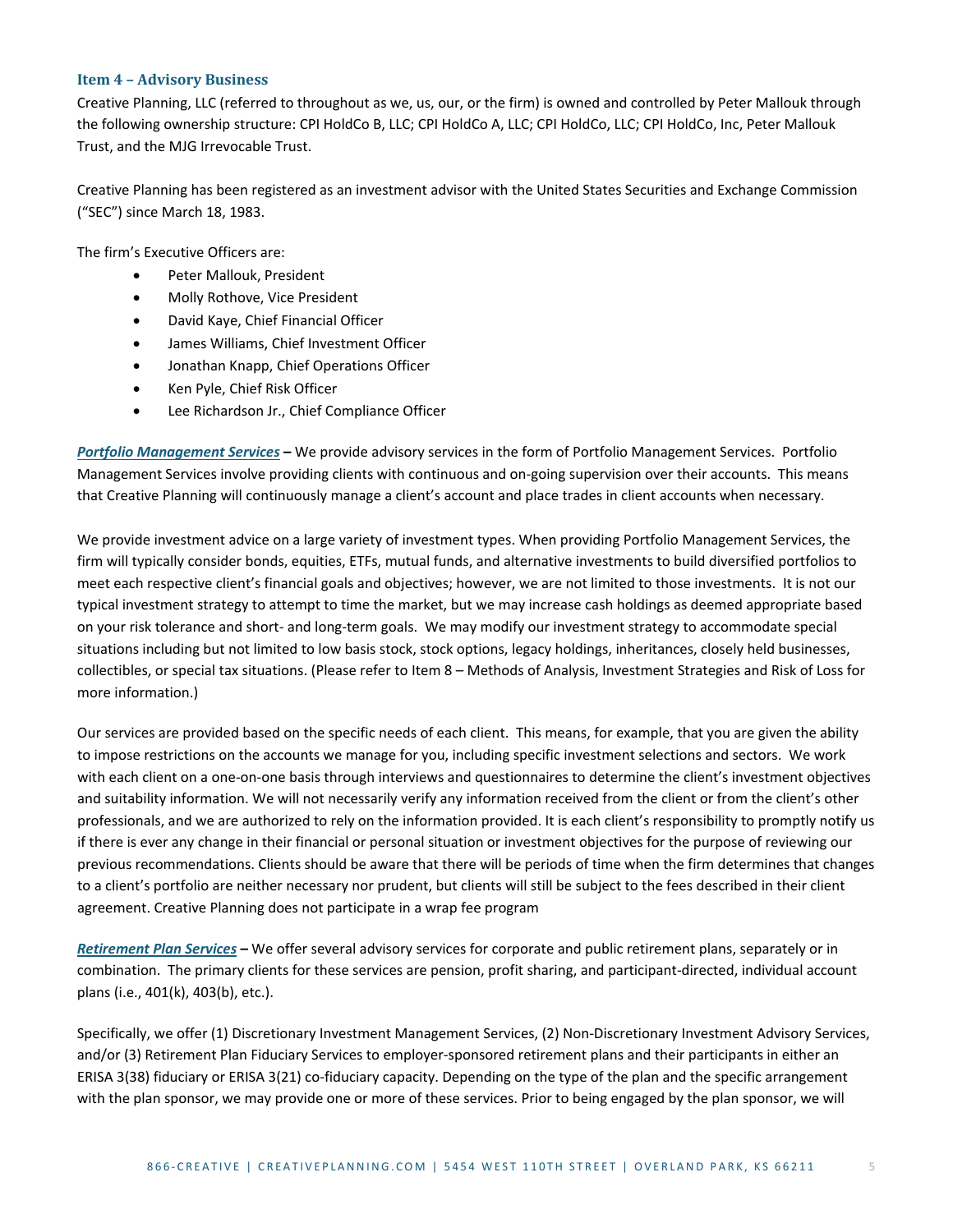provide a copy of this Form ADV Part 2A along with a copy of our Privacy Policy and the applicable Agreement that contains the information required to be disclosed under Sec. 408(b)(2) of the Employee Retirement Income Security Act ("ERISA"), as applicable.

In providing Retirement Plan Services to a plan, a plan participant or beneficiary may request additional services. Creative Planning may establish a separate client relationship with one or more plan participants or beneficiaries through a separate agreement. Such client relationships develop in various ways, including, without limitation:

- as a result of a decision by a plan participant or beneficiary to purchase services from Creative Planning not involving the use of plan assets;
- as part of an individual or family financial plan for which any specific recommendations concerning the allocation of assets or investment recommendations relating to assets held outside of the plan; and/or
- through a rollover of an Individual Retirement Account ("IRA Rollover").

If a plan participant or beneficiary desires to affect an IRA Rollover from the plan to an account advised or managed by Creative Planning, or if we make a recommendation to affect a rollover, we will have a conflict of interest given that our IRA advisory fees can reasonably be expected to be higher than those we receive in connection with the Retirement Plan Services due to the individualized nature of our IRA-related services. To mitigate such conflicts, Creative Planning will disclose relevant information about the applicable fees we charge for advising or managing an IRA prior to opening an account to receive the IRA rollover. The decision as to whether to take a distribution from any retirement account rests solely with the individual participant and beneficiaries.

<span id="page-5-0"></span>*Department of Labor Acknowledgement of Fiduciary Duty* - When we provide investment advice to you regarding your retirement plan account or individual retirement account, we are fiduciaries within the meaning of Title I of the Employee Retirement Income Security Act and/or the Internal Revenue Code, as applicable, which are laws governing retirement accounts. The way we make money creates some conflicts with your interests, so we operate under a special rule that requires us to act in your best interest and not put our interest ahead of yours. Under this special rule's provisions, we must:

- Meet a professional standard of care when making investment recommendations (give prudent advice);
- Never put our financial interests ahead of yours when making recommendations (give loyal advice);
- Avoid misleading statements about conflicts of interest, fees, and investments;
- Follow policies and procedures designed to ensure that we give advice that is in your best interest;
- Charge no more than is reasonable for our services; and
- Give you basic information about conflicts of interest.

<span id="page-5-1"></span>*Financial Planning Services* **–** We offer advisory services in the form of financial planning services. Financial planning services do not involve the on-going management of client accounts, but instead focuses on a client's overall financial situation. Financial planning can be described as helping [individuals](http://www.businessdictionary.com/definition/individual.html) determine and set thei[r long-term](http://www.investorwords.com/2885/long_term.html) [financial](http://www.investorwords.com/5572/financial.html) [goals,](http://www.investorwords.com/2187/goal.html) through [investments,](http://www.investorwords.com/2599/investment.html) tax [planning,](http://www.investorwords.com/4907/tax_planning.html) [asset allocation,](http://www.investorwords.com/275/asset_allocation.html) risk [management,](http://www.investorwords.com/4304/risk_management.html) [retirement planning,](http://www.investorwords.com/6907/retirement_planning.html) an[d other](http://www.investorwords.com/1752/estate_planning.html) areas. The [role](http://www.businessdictionary.com/definition/role.html) of a financial planner is to find ways to help the client understand his/her [overall](http://www.investorwords.com/3267/net_worth.html) financial situation and help the [client](http://www.investorwords.com/883/client.html) set financial [objectives.](http://www.investorwords.com/3372/objective.html)

Our financial planning process is based on understanding each the client's personal financial situation and objectives. We analyze the client's financial documentation. As applicable, we then review the client's assets and liabilities, investment portfolio, retirement plan, education plan, risk management plan, risk tolerance, and estate plan, as well as other areas relevant to the client's financial health. We then provide an executive summary, highlighting the plan of action. Our Wealth Managers are available to assist with the implementation of the plan and to answer any client questions, but the client is ultimately responsible for the implementation or rejection of our recommendations. You are never obligated or required to implement our recommendations.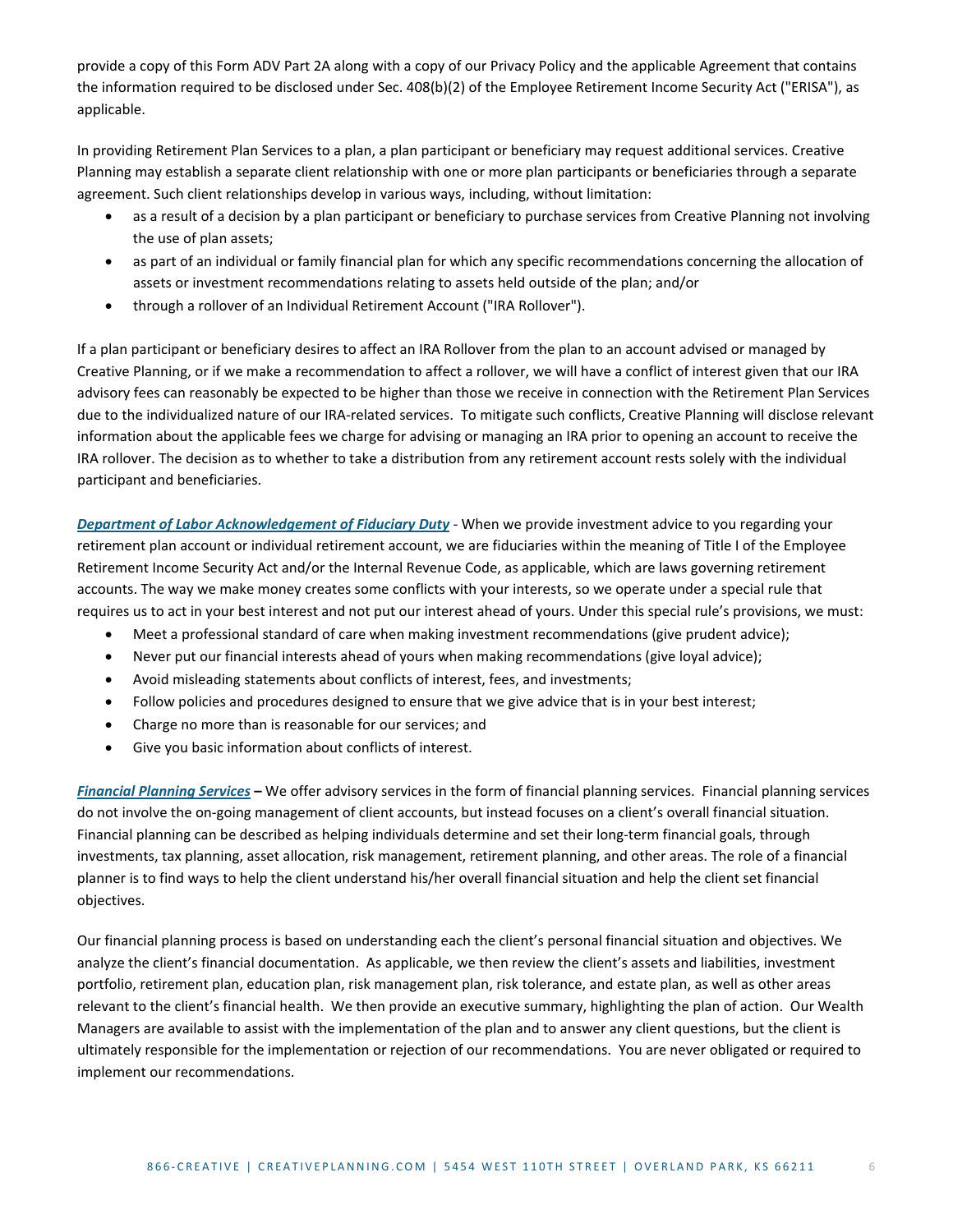Furthermore, we are available to work with the client throughout the year to implement the plan. It remains the client's responsibility to promptly notify us if there is any change in his/her/its financial situation or investment objectives for the purpose of reviewing/evaluating/revising our previous recommendations and/or services.

<span id="page-6-0"></span>*Sub-Advisory Services* **–** We have entered into sub-advisory agreements for separately managed account(s) with independent federally registered investment advisors. These arrangements were established to fulfill specific investment strategies designed to meet certain clients' goals and objectives. We do not make individual security selection decisions in the subadvised account. The sub-advisors buy and sell securities over time as they manage the account directly on the client's behalf. We monitor the investment account, but not to the degree that we would monitor investments in accounts that we directly manage. Where the sub-advisor performs management services for a client of Creative Planning for a fee, clients will receive a copy of the sub-advisor's ADV 2A brochure.

#### <span id="page-6-1"></span>*Persons Residing Outside of the United States*

Services for client's residing outside of the United States may be restricted or limited due to custodial rules or other factors. Investment options and strategies may differ from our typical recommendations, including but not limited to, foreign tax treatment of investment transactions in the United States. In addition, foreign laws or requirements may also impact our ability to service accounts or require additional disclosure as determined on an individual country basis. The client will be responsible for satisfying all legal and tax reporting requirements of both the United States and all applicable foreign governments.

Any person located outside of the United States who wishes to open an account, or existing client who locates outside of the United States, will be subject to the custodian's policy regarding that country (including their right to decline to open or maintain the account), and all applicable customer identification and anti-money laundering regulations.

Creative Planning reserves the right, in its sole discretion, to decline an engagement with any prospective client outside of the United States, or terminate an engagement with an existing client, if they move outside of the United States.

#### <span id="page-6-2"></span>*Client Assets Managed by Creative Planning*

The amount of client's assets managed by Creative Planning total approximately \$133,830,630,372 as of December 31, 2021. \$130,496,986,446 is managed on a discretionary basis and \$3,333,643,926 is managed on a non-discretionary basis.

The firm also provided monitoring/consulting services to 404 pension plans with combined assets of approximately \$90,796,855,936.

#### <span id="page-6-3"></span>**Item 5 – Fees and Compensation**

We typically charge an annual percentage-based fee for portfolio management services. The annual fee is based on the fair market or agreed upon value of the client's account assets determined as of the last business day of each calendar quarter. Advisory fees are annualized and applied quarterly in arrears, based on the number of days in a quarter. The following is a sample fee schedule provided for illustrative purposes.

#### *Annual Fee Calculation*

1.20% on the first \$500,000, then 1.00% on assets of \$500,001 – 2,000,000, then .85% on assets of \$2,000,001 – \$5,000,000, then .80% on assets of \$5,000,001 - \$10,000,000, then .70% on assets of \$10,000,001 - \$25,000,000, then .40% on assets of \$25,000,001 - \$50,000,000, then .30% on assets of \$50,000,001 - \$100,000,000, then .25% on assets over \$100,000,000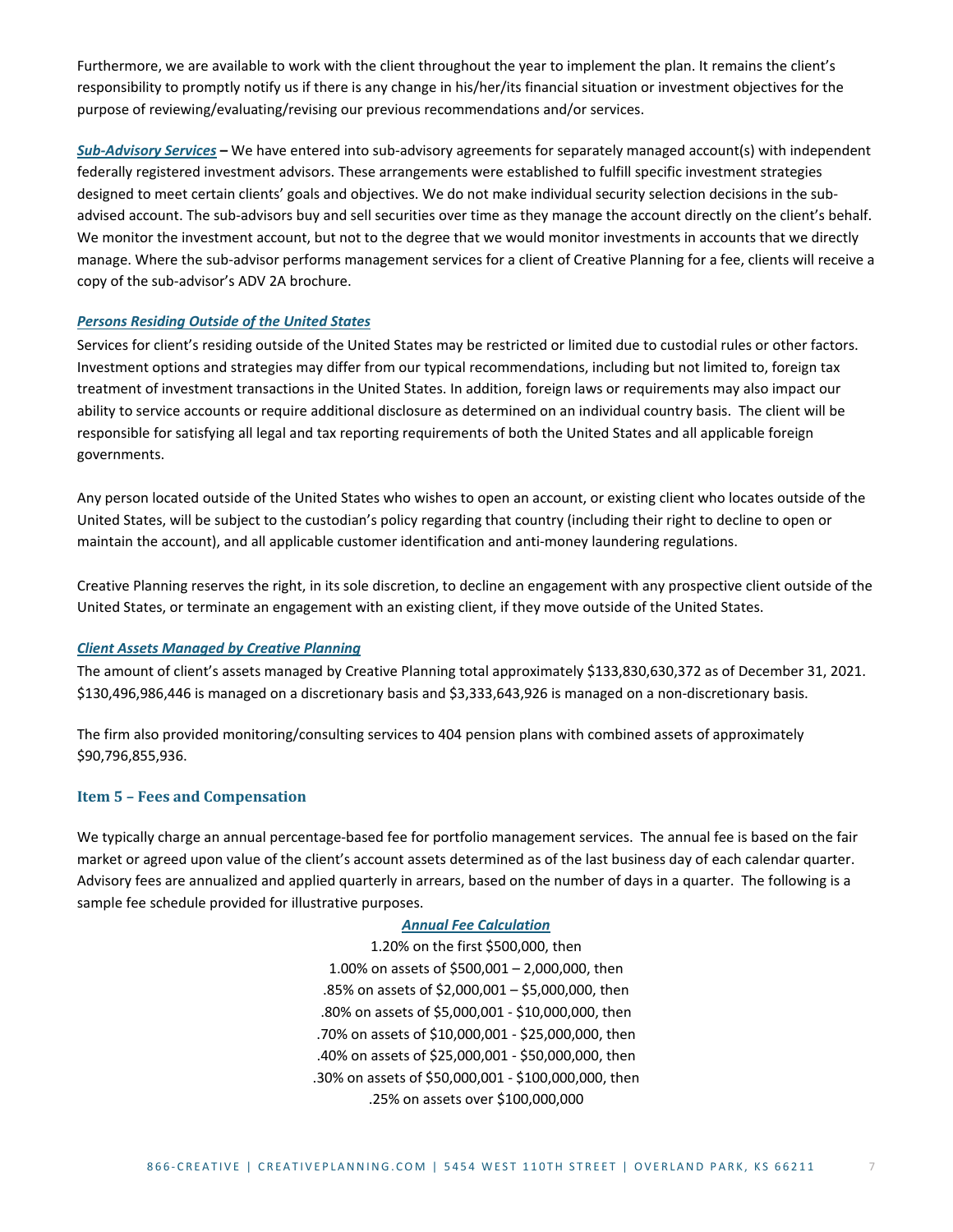We calculate our management fee against all assets in the investment account, unless specifically excluded. Therefore, fee calculations include cash balances invested in money market funds, short-term investment funds, ETFs, mutual funds, the entire market value of margined assets and short positions (if any), alternative investments (if any), and all other investment holdings. At times, specifically during low yield environments, your advisory fee may exceed the money market yield.

The account values used to calculate your management fee are obtained from pricing services that we believe are reliable. However, we cannot guarantee their accuracy or that securities may be bought or sold at those prices. We rely on the most recent holding information made available through our aggregation software in relation to reporting, trading and billing calculations. This may include pricing data gathered from third-party sources other than the custodian of your account(s). Valuation of a fund's alternative investments may be difficult, as there generally will be no established market for these assets or for securities of privately held companies which the fund may directly or indirectly own. Therefore, there may be differences in the values used by us in reporting, trading and billing calculations. Any security(ies) that are excluded from billing or "no bill" will not be included in assets under management for purpose of determining our investment management fee.

At our discretion, we may agree to 'household' certain client accounts for purposes of fee calculation depending on the client relationship and overall services provided. The exact services and fees will be agreed upon and disclosed prior to services being provided. Fees and how they are charged are negotiable. At our discretion, we can charge a lesser investment advisory fee, charge a flat fee, or waive a fee entirely based upon certain criteria including but not limited to: the client's financial situation and circumstances, the amount of assets under management and anticipated to be under management, account householding arrangements, the complexity of the services provided, related accounts, account composition, grandfathered fee schedules, employees and family members, courtesy accounts, and negotiations with client, etc.

To the extent that margin is employed in the management of the client's investment portfolio, the market value of the client's account will be increased. Therefore, the corresponding fee payable by the client to us will increase because we include the margin balance in the client's overall management fee calculation. As a result, in addition to understanding and assuming the additional principal risks associated with the use of margin, clients authorizing margin are advised of the conflict of interest between us and the client whereby we may recommend the use of margin which will also increase the management fee payable to us. This affects those clients that have a margin balance at the time of billing. If you have a concern about margin and its implications on your account, please contact your Wealth Manager to discuss. Please refer to Item 8 - Methods of Analysis, Investment Strategies and Risk of Loss for more information.

The firm has acquired other advisory firms. Certain legacy clients of those firms are subject to the billing practices in effect when they became clients of those firms. For example, those clients, per the terms of their original agreement with the acquired firms may be subject to billing practices such as billing in advance vs arears or other arrangements that may differ from Creative Planning's standard billing practices. Once the client's sign a Creative Planning client agreement, we will work with the client to transition the fees to our procedure as set above. If applicable, a legacy client who terminates their advisory services will be promptly issued a refund for any unearned advisory fees paid, as necessary.

#### <span id="page-7-0"></span>*Deduction of Client Fees*

Fees are generally deducted directly from the client's account. Clients must provide the custodian with written authorization to have fees deducted from the account and paid to us. The custodian will send client statements, at least quarterly, showing all disbursements for the account including the amount of the advisory fee, if deducted directly from the account (please refer to Item 13 – Review of Accounts for more information regarding client statements).

Brokerage fees and/or transaction ticket fees charged by the custodian will be charged directly to each client's account. We do *not* receive any portion of such commissions or fees from the custodian or from clients. Management fees charged by us are separate and distinct from the fees and expenses charged by mutual funds, exchange traded funds, annuities, private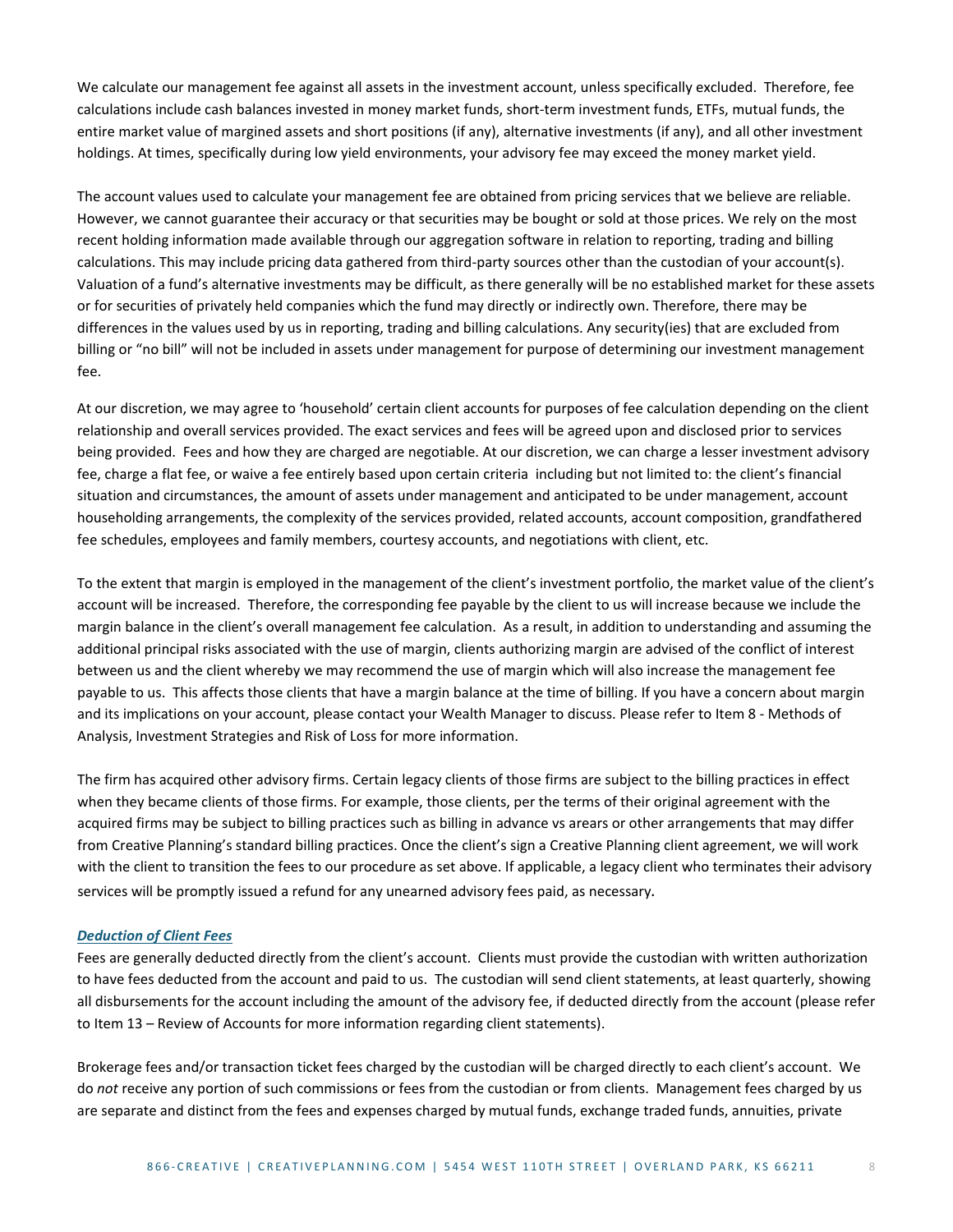investments or investment company securities that may be recommended to clients. A description of these fees and expenses are available in each investment company security's prospectus.

Portfolio management services may be terminated by either party at any time. If services are terminated during a quarter, fees due are pro-rated based on the period we managed the assets prior to termination. The date of termination will be used to calculate the final fee payment. Upon termination we will have no obligation to recommend or take any action with regard to the securities, cash or other investments in your account(s). Any fee credits granted for customer service issues or annuity surrender fees will be forfeited if you close or transfer your account before the credits have been fully applied. If you elect to participate in private investment fund(s) introduced by us, you agree to pay a termination fee as noted in the Client Agreement. The firm has negotiated lower fees and minimum investment requirements with many of the private investment funds, and you may be subject to higher fees, increased capital commitments or other penalties imposed by the fund sponsor if you terminate your management relationship with us.

#### <span id="page-8-0"></span>*Other Types of Fees/Expenses*

Clients may have additional fees charged to their accounts based on other services provided through Creative Planning or one of its affiliates and through additional signed agreements.

#### <span id="page-8-1"></span>*Sub-Advisory Services*

There will be additional fees associated with any sub-advisor services. There will be a separate Agreement that you will sign with the sub-advisor that will lay out their fee structure in which you will be responsible for paying. To review the subadvisor's fees, calculations, and methodology, please see their ADV Part 2A.

Brokerage fees and/or transaction ticket charges associated with managing the sub-advisor account and charged by the custodian will be charged directly to each client's account. Creative Planning does not receive any portion of such commissions or fees from the custodian or from the sub-advisor.

Management fees charged by Creative Planning are separate and distinct from management fees charged by the sub-advisor. Creative Planning and the sub-advisor do not share any fees between them.

#### <span id="page-8-2"></span>*Retirement Plan Services*

Fees for the Retirement Plan Services are negotiable, based solely on our discretion, and vary based upon the nature, scope and frequency of our services as well as the size and complexity of the plan. A general description of the different types of fees for Retirement Plan Services appears in the fee schedule below:

| <b>Fee Type</b>                                                   |                     |
|-------------------------------------------------------------------|---------------------|
| Asset-Based Fees (Plan-Level)*                                    |                     |
| Investment Fiduciary & Retirement Plan Consulting Services        | Not to exceed 1.00% |
| Remote Investment Fiduciary & Retirement Plan Consulting Services | Not to exceed .50%  |
| Flat Fee                                                          | Negotiable          |
| Hourly Fee                                                        | Negotiable          |
| <b>Project Fee</b>                                                | Negotiable          |

*\*Depending upon the capabilities of the plan's record keeper or custodian and the preferences of each plan sponsor, we may offer to manage model asset allocation portfolios for plan participants. We typically charge a quarterly fee of up to 0.10 percent for this service, and such fees are deducted from such participants' individual accounts by the plan's record keeper or custodian and paid directly to Creative Planning.*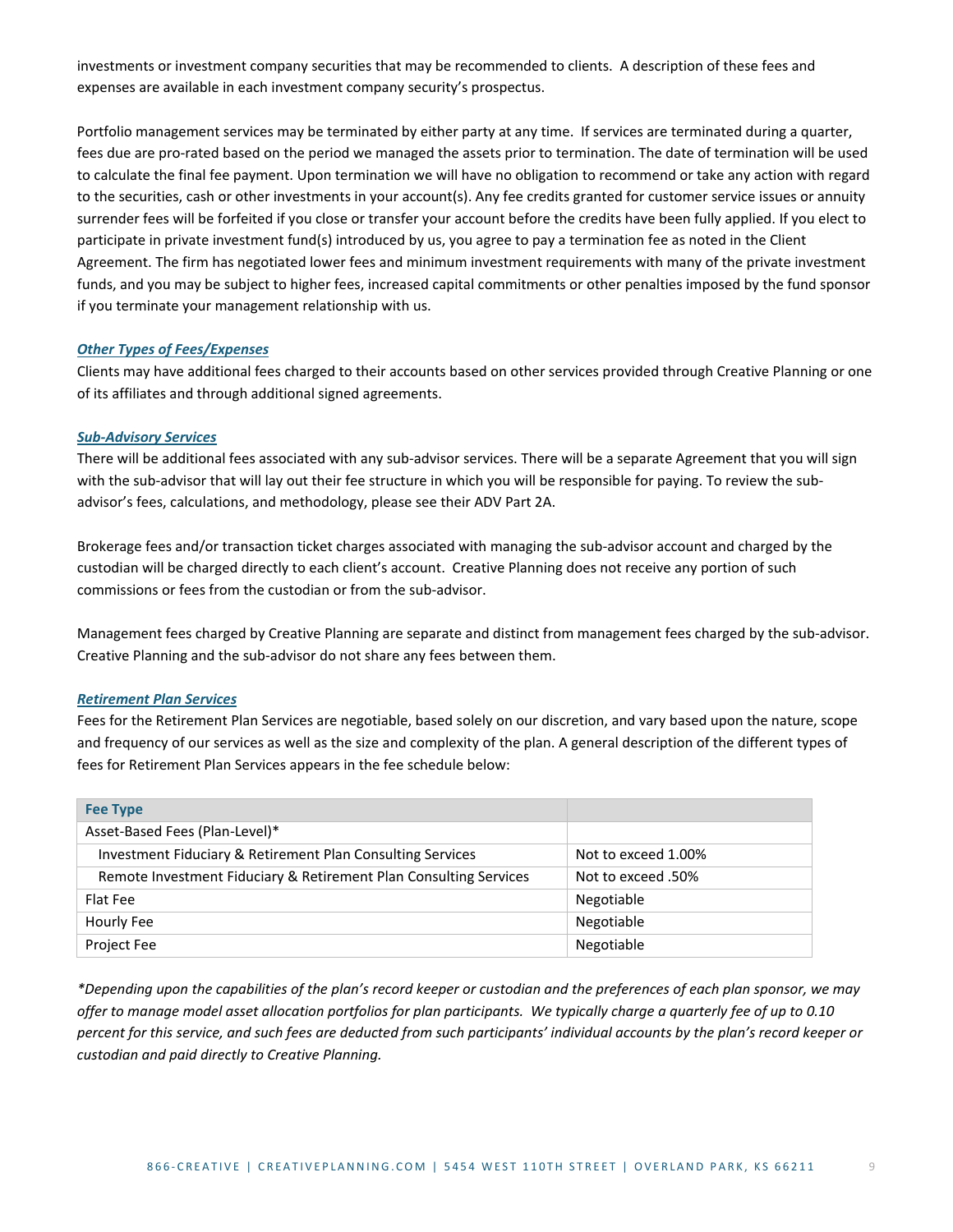*\*Depending upon the capabilities of the plan's record keeper or custodian and the preferences of each plan sponsor, Morningstar Investment Management, LLC asset allocation models may be made available to plan participants. Morningstar typically charges a quarterly fee of up to .17 percent for their asset allocation models and such fees are deducted from such participants' individual accounts by the plan's record keeper or custodian and paid directly to Morningstar.*

Depending upon the capabilities and requirements of the plan's record keeper or custodian, we may collect our fees in arrears or in advance. In some cases, plan sponsors instruct the plan's record keeper or custodian to automatically deduct our plan-level fees from the plan account(s); however, plan sponsors may also request that we send invoices directly to the plan sponsor or the record keeper/custodian.

Plans receiving Retirement Plan Services may pay more than or less than a client might otherwise pay if purchasing the Retirement Plan Services separately or through another service provider. There are several factors that determine whether the costs would be more or less, including, but not limited to, the size of the plan, the specific investments made by the plan, the number of or locations of plan participants, the services being offered by another service provider, and the actual costs of Retirement Plan Services purchased elsewhere. Considering the specific Retirement Plan Services we offer; our fees may be more or less than those of other similar service providers.

In determining the value of the plan account for purposes of calculating any asset-based fees, we will rely upon the valuation of assets provided by the plan sponsor or the plan's custodian or record keeper without independent verification. Unless we agree otherwise, no adjustments or refunds will be made in respect of any period for: (i) appreciation or depreciation in the value of the plan account during that period, or (ii) any partial withdrawal of assets from the account during that period. All plan-level asset-based fees shall be based on the total value of the assets in the account as defined by the Agreement without regard to any debit balance.

No increase in the fees will be effective without prior written notice to the plan sponsor.

# <span id="page-9-0"></span>*Institutional Fiduciary Services*

For ERISA 3(38) Investment Fiduciary Services only, the fees are charged a maximum of 0.10% of Plan assets annually.

For ERISA 3(21) Investment Fiduciary Services only, the fees are charged a maximum of 0.02% of Plan assets annually.

Unless otherwise noted, the minimum portfolio size is \$100,000. For retirement accounts, the minimum is \$30,000, and there is no minimum for 401(k) accounts. The management fee will not be charged until the initial deposit is made.

Retirement Plans utilizing Creative Planning TPA services pay a base fee plus a per participant charge for annual plan administration. Ancillary services are billed as services are requested. There is no asset management charge.

#### <span id="page-9-1"></span>*Financial Planning*

We provide financial planning services to our clients under several formats which include a financial plan for a fee.

For clients that have at least \$500,000 under our management, we offer comprehensive financial planning included as part of the annual percentage-based fee for Portfolio Management Services. We will consider waiving the \$500,000 minimum on a case-by-case basis. We also enter into an engagement with a client to create a one-time, customized financial plan on a fee basis. Fees for such a plan are determined on a case-by-case basis, based on the level of expertise and sophistication required to deliver such a plan. However, fees are generally charged on a fixed fee basis ranging between \$1,500 and \$15,000 depending on the breadth of services provided, the complexity of the client's situation, and the advisor representative providing services to the client. Prior to commencing financial planning services, the client will be required to enter into an agreement that outlines the fees that will be charged.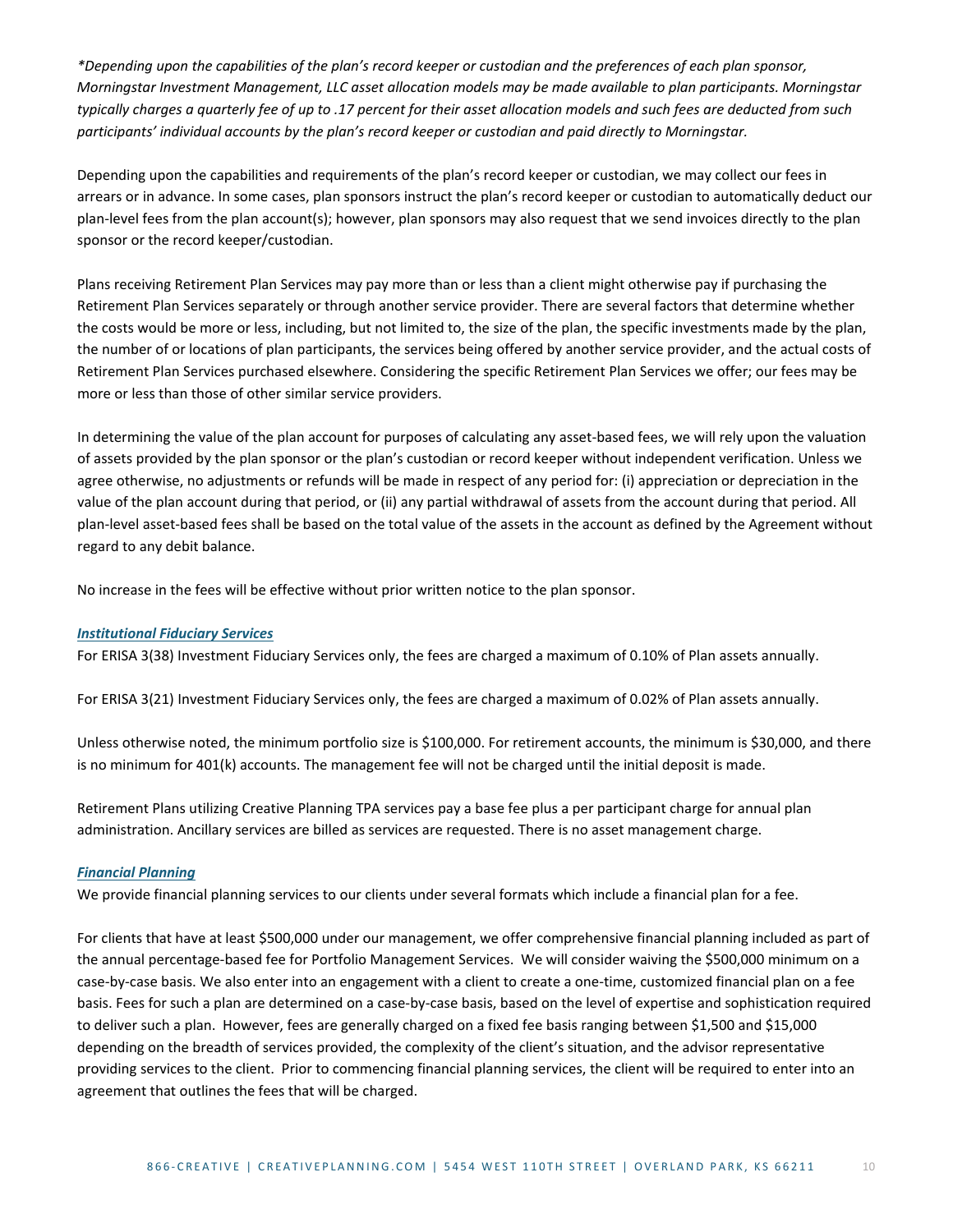#### <span id="page-10-0"></span>**Item 6 – Performance-Based Fees and Side-By-Side Management**

<span id="page-10-1"></span>Creative Planning does not charge performance-based fees, nor do we engage in side-by-side management.

#### **Item 7 – Types of Clients**

We generally provide investment advice to the following types of clients:

- Individuals
- Pension and profit-sharing plans
- Trusts, estates or charitable organizations
- Corporations or business entities other than those listed above
- Foundations, endowments and other institutions

#### <span id="page-10-2"></span>**Item 8 – Methods of Analysis, Investment Strategies and Risk of Loss**

#### <span id="page-10-3"></span>*Methods of Analysis*

*Cyclical* - Analyzes the investments sensitive to [business cycles](http://www.investorwords.com/625/business_cycle.html) and whose [performance](http://www.investorwords.com/3665/performance.html) is strongly tied to the overall [economy.](http://www.investorwords.com/1652/economy.html) For example, [cyclical](http://www.investorwords.com/1271/cyclical.html) [companies](http://www.investorwords.com/992/company.html) tend to make [products](http://www.investorwords.com/3874/product.html) or provid[e services](http://www.investorwords.com/6664/service.html) that are in lowe[r demand](http://www.investorwords.com/1396/demand.html) during [downturns](http://www.investorwords.com/1574/downturn.html) in the economy and higher demand durin[g upswings.](http://www.investorwords.com/5187/upswing.html) Examples include the automobile, [steel,](http://www.businessdictionary.com/definition/steel.html) and housing [industries.](http://www.investorwords.com/2447/industry.html) The stoc[k price](http://www.investorwords.com/3807/price.html) of a cyclical company will often rise just before a[n economic](http://www.investorwords.com/1639/economic.html) [upturn](http://www.businessdictionary.com/definition/upturn.html) begins, and fall just before a [downturn](http://www.businessdictionary.com/definition/downturn.html) begins[. Investors](http://www.investorwords.com/2630/investor.html) in cyclica[l stocks](http://www.investorwords.com/4725/stock.html) try to make the largest [gains](http://www.investorwords.com/2143/gain.html) by buying the stock at th[e bottom](http://www.businessdictionary.com/definition/bottom.html) of a [business](http://www.investorwords.com/623/business.html) [cycle,](http://www.investorwords.com/1270/cycle.html) just before a [turnaround](http://www.investorwords.com/5092/turnaround.html) begins.

While most economists and investors agree that there are cycles in the economy that need to be respected, the duration of such cycles is generally unknown. An investment decision to buy at the bottom of a business cycle may actually turn out to be a trade that occurs before or after the bottom of the cycle. If done before the bottom, then downside price action can result prior to any gains. If done after the bottom, then some upside price action may be missed. Similarly, a sell decision meant to occur at the top of a cycle may result in missed opportunity or unrealized losses.

*Fundamental* - A method of evaluating a security by attempting to measure its intrinsic value by examining related economic, financial and other qualitative and quantitative factors. Fundamental analysts attempt to study everything that can affect the security's value, including macroeconomic factors (like the overall economy and industry conditions) and individually specific factors (like the financial condition and management of companies). The end goal of performing fundamental analysis is to produce a value that an investor can compare with the security's current price in hopes of figuring out what sort of position to take with that security (underpriced = buy, overpriced = sell or short). This method of security analysis is considered to be the opposite of technical analysis. Fundamental analysis is about using real data to evaluate a security's value. Although most analysts use fundamental analysis to value stocks, this method of valuation can be used for just about any type of security.

The risk associated with fundamental analysis is that it is somewhat subjective. While a quantitative approach is possible, fundamental analysis usually entails a qualitative assessment of how market forces interact with one another in their impact on the investment in question. It is possible for those market forces to point in different directions, thus necessitating an interpretation of which forces will be dominant. This interpretation may be wrong and could therefore lead to an unfavorable investment decision.

#### <span id="page-10-4"></span>*Investment Strategies*

A critical component of Creative Planning's investment philosophy is the perspective that wealth management and investing should be financial planning led disciplines. Accordingly, the specific strategy that we recommend and/or implement is based on each client's specific situation. As part of our fiduciary duty to clients, we endeavor at all times to put the interests of our clients first. In selecting new holdings for our portfolios and evaluating those currently used, we utilize an Investment Policy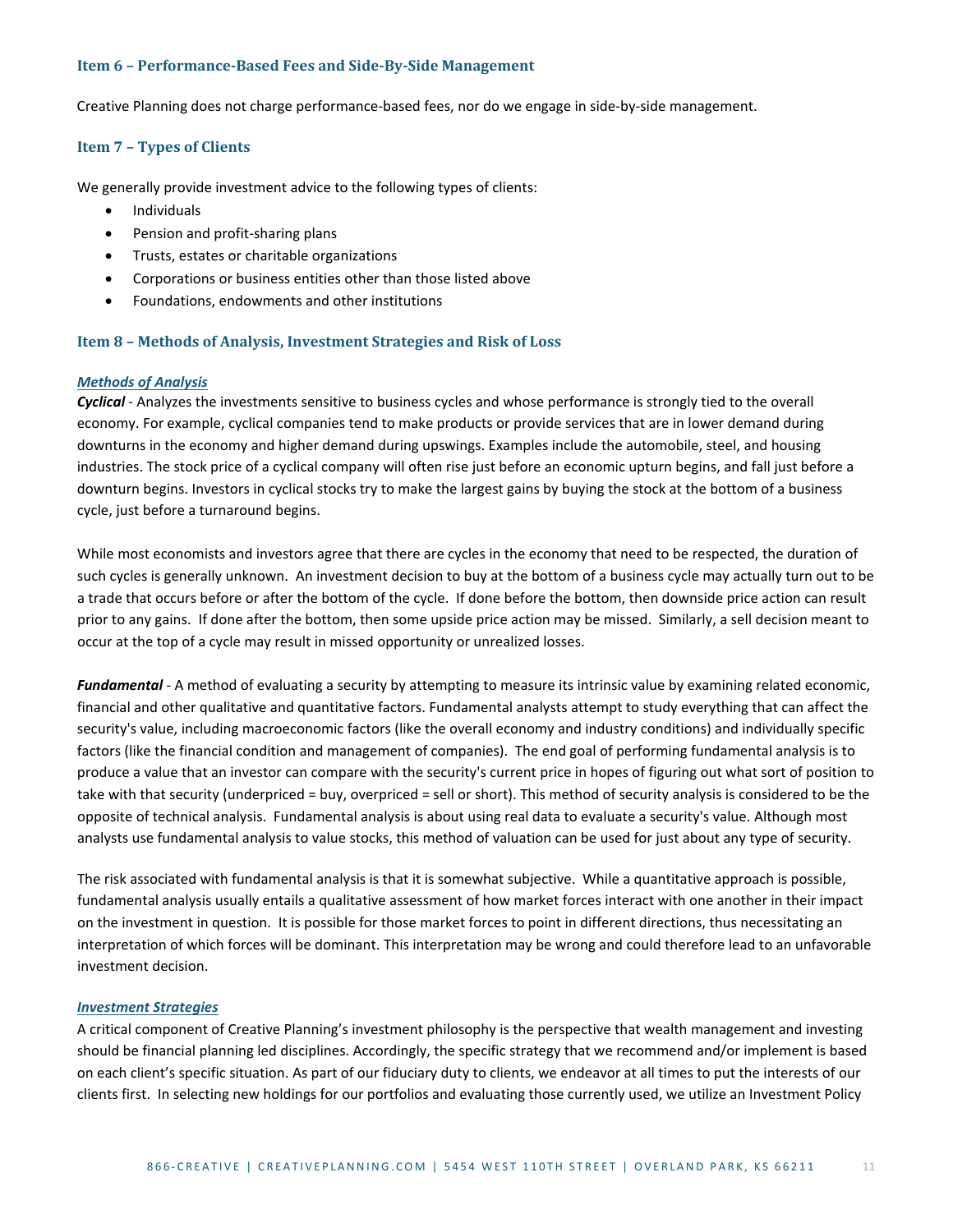Committee to review both quantitative and qualitative factors including internal costs, expense ratios, diversification, and tracking error, among other factors.

Broadly speaking, Creative Planning believes that long-term goals should be supported by a *long-term passive strategy such as buy and hold investing*. A key principle of this strategy is over long periods of time it is very difficult to beat the market and, in the overwhelming majority of cases, is not prudent to try to do so.

When clients have a known or expected need within a short-term time horizon Creative Planning believes that *short-term passive investing* with a sharp focus on reducing the risk and volatility of the portfolio is the most prudent route. This strategy may result in lower returns as compared to long-term investing, but the tradeoff in lower expected returns is focused on increasing the probability that a client's required resources are available to meet the known or expected short-term liquidity requirement.

Creative Planning recently acquired another advisory firm which has established a Catholic values-based investing strategy. The strategy's objective is to exclude companies and investments that are contrary to the United States conference of Catholic Bishops as laid out in their November 2021 document "Socially Responsible Investment Guidelines." (A copy of which can be found at [https://www.usccb.org/resources/socially-responsible-investment-guidelines-united-states-conference](https://www.usccb.org/resources/socially-responsible-investment-guidelines-united-states-conference-catholic-bishops)[catholic-bishops\)](https://www.usccb.org/resources/socially-responsible-investment-guidelines-united-states-conference-catholic-bishops). Values-based investing involves various risks that we encourage you to consider. Please refer to the "Values-based or Environmental, Social and Governance Fund ("ESG") Based Investing Risk" portion of the "Risk of Loss" section immediately following this section.

As previously mentioned in under **Item 5 – Fees and Compensation**, the firm has acquired other advisory firms. One of the acquired firms utilizes active strategies for their clients. There are three fundamental investment strategies: Core, Defensive, and Aggressive. The Core portfolio provides a variety of risk-weighted options that adhere to fundamental asset allocation. The Defensive portfolio provides the client the ability to participate in equity markets which may include investing in the MINT fund (an actively managed exchange traded fund investing in short duration investment grade securities seeking lower beta/volatility risk than the S&P 500). The Aggressive portfolio is designed for clients that can tolerate a higher risk level.

#### <span id="page-11-0"></span>*Risk of Loss*

Clients must understand that past performance is not indicative of future results. Therefore, current and prospective clients (including you) should never assume that future performance of any specific investment or investment strategy will be profitable. Investing in securities involves risk of loss. Further, depending on the different types of investments there will be varying degrees of risk. Clients and prospective clients should be prepared to bear investment loss including loss of original principal.

Because of the inherent risk of loss associated with investing, the firm is unable to represent, guarantee, or even imply that our services and methods of analysis can or will predict future results, successfully identify market tops or bottoms, or insulate you from losses due to market corrections or declines. There are certain additional risks associated when investing in securities.

- Market Risk Either the stock market as a whole or the value of an individual company as a result of moves in the overall market goes down resulting in a decrease in the value of client investments. This is also referred to as systemic risk.
- Equity (stock) market risk Common stocks are susceptible to general stock market fluctuations and to volatile increases and decreases in value as market confidence in and perceptions of their issuers change. If you held common stock, or common stock equivalents, of any given issuer, you would generally be exposed to greater risk than if you held preferred stocks and debt obligations of the issuer.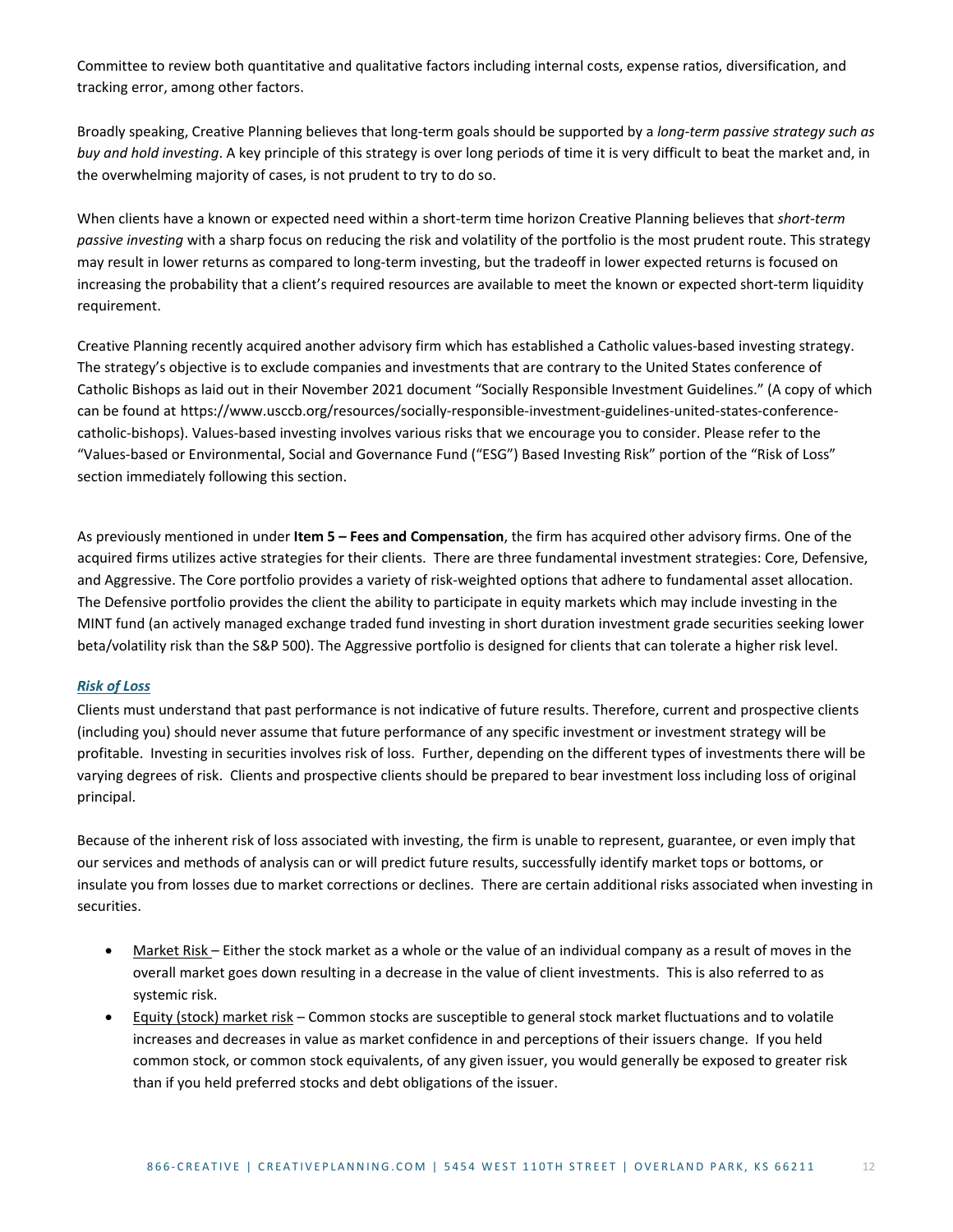- Company Risk. When investing in stock positions, there is always a certain level of company or industry specific risk that is inherent in each investment. This is also referred to as unsystematic risk and can be reduced through appropriate diversification. There is the risk that the company will perform poorly or have its value reduced based on factors specific to the company or its industry. For example, if a company's employees go on strike or the company receives unfavorable media attention for its actions, the value of the company may be reduced.
- Fixed Income Risk. When investing in bonds, there is the risk that issuer will default on the bond and be unable to make payments. Further, individuals who depend on set amounts of periodically paid income face the [risk](http://www.investopedia.com/terms/f/fixedincome.asp) that inflation will erode their spending power. Fixed-income investors receive set, regular payments that face the same inflation risk.
- Options Risk. Creative may engage in options transactions for the purpose of hedging risk and/or generating portfolio income. The use of options transactions as an investment strategy can involve a high level of inherent risk. Option transactions establish a contract between two parties concerning the buying or selling of an asset at a predetermined price during a specific period of time. During the term of the option contract, the buyer of the option gains the right to demand fulfillment by the seller. Fulfillment may take the form of either selling or purchasing a security, depending upon the nature of the option contract. Generally, the purchase or sale of an option contract is with the intent of "hedging" a market risk in a client's portfolio and/or generating income for a client's portfolio. There can be no guarantee that an options strategy will achieve its objective or prove successful. No client is under any obligation to enter into any option transactions. However, if the client does so, he/she/they must be prepared to accept the potential for unintended or undesired consequences, such as losing ownership of the security, incurring taxes on capital gains, etc.
- Margin Risk. When you purchase securities, you may pay for the securities in full or borrow part of the purchase price from your account custodian or clearing firm. If you intend to borrow funds in connection with your account, you will be required to open a margin account, which will be carried by the qualified custodian. The securities purchased in such an account are the qualified custodian's collateral for its loan to you.

If those securities in a margin account decline in value, the value of the collateral supporting this loan also declines, and as a result, the brokerage firm is required to take action in order to maintain the necessary level of equity in your account. The brokerage firm may issue a margin call and/or sell other assets in your account.

Some of the risks involved in margin trading include the following:

- You can lose more funds than you deposit in your margin account.
- The account custodian or clearing firm can force the sale of securities or other assets in your account.
- The account custodian or clearing firm can sell your securities or other assets without contacting you.
- You are not entitled to choose which securities or other assets in your margin account may be liquidated or sold to meet a margin call.
- The account custodian or clearing firm may move securities held in your cash account to your margin account and pledge the transferred securities.
- The account custodian or clearing firm can increase its "house" maintenance margin requirements at any time and they are not required to provide you advance written notice.
- You are not entitled to an extension of time on a margin call.
- Master Limited Partnership (MLP) Risk MLPs are susceptible to general stock market fluctuations and to volatile increases and decreases in value as market confidence in and perceptions of their issuers change. MLPs also face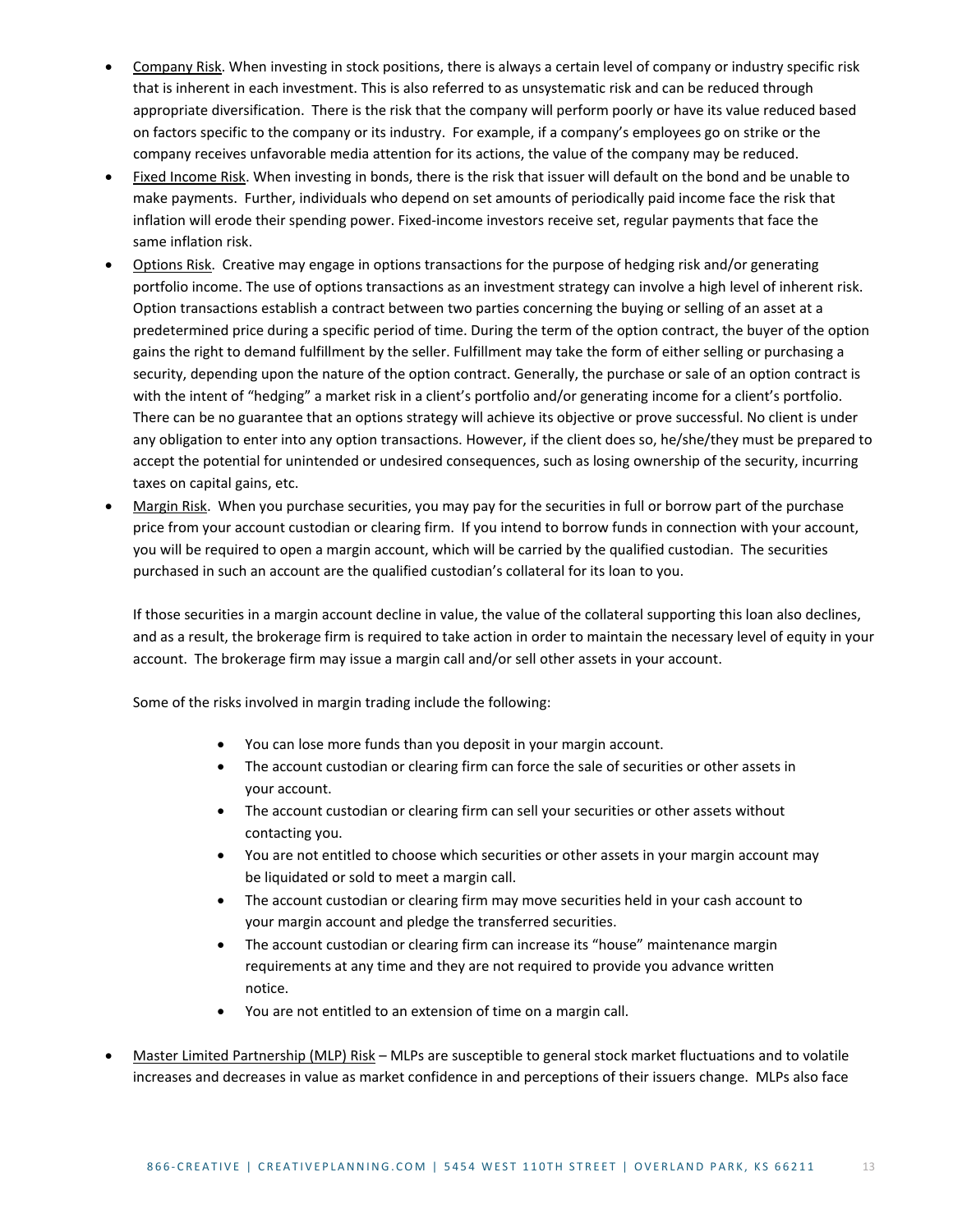unique risks specific to energy prices, inflation/deflation, regulatory action, interest rate fluctuations and ease of access to capital markets.

- ETF and Mutual Fund Risk When we invest in an ETF or mutual fund for a client, the client will bear additional expenses based on its pro rata share of the ETFs or mutual fund's operating expenses, including the potential duplication of management fees. The risk of owning an ETF or mutual fund generally reflects the risks of owning the underlying securities the ETF or mutual fund holds. Clients will also incur brokerage costs when purchasing ETFs. In some instances, the firm utilizes mutual funds issued by Dimensional Fund Advisors (DFA). DFA funds are generally only available through registered investment advisors approved by DFA. If you terminate our services to you and selfmanage your account(s) or transition to another advisor who has not been approved by DFA to utilize DFA funds, restrictions regarding additional purchases of, or reallocation among other DFA funds will generally apply.
- Tax Harvesting Risk One trading strategy employed in client accounts is tax harvesting. The intent of this strategy is to sell an ETF or mutual fund at a taxable loss and replace those positions with a holding whose historical performance and expected future performance are similar, thereby having little impact on the overall strategic allocation, but capturing the tax loss. Because past performance is no indication of future performance, there is potential for the future performance of the replacement position to deviate from that of the initial holding. This type of strategy may also incur an increase in the frequency of trading and amount of transaction costs.
- Alternative Investment Risk Alternative investments may be recommended in specific circumstances. These investments are susceptible to many of the same risks as other securities, but also include characteristics and risks related to liquidity, transparency, taxes, and fund valuation, which are disclosed in the offering documents and noted in the Private Fund Acknowledgement Form.
- Management Risk Your investment with the firm varies with the success and failure of our investment strategies, research, analysis, and determination of portfolio securities. If our investment strategies do not produce the expected returns, the value of the investment will decrease.
- Values-based or Environmental, Social and Governance Fund ("ESG") Based Investing Risk When directed by the client, ESG investments may be included in the client's portfolio. It is important to note that fund managers consider ESG factors to varying degrees and not every fund incorporates ESG factors in the same manner or degree which can cause difficulty in comparing different funds. As such, there is no particular standard matrix or benchmark upon which ESG factors affecting performance can be compared. ESG funds may include or exclude securities based on ESG practices vs other investment methodologies which can impact performance, fund expenses and investment risk. We base our ESG recommendations on the information provided to us by the issuers.
- Digital Assets Risk Digital assets represent an emerging asset class that has not been fully defined. There remains an overwhelming lack of clarity regarding the regulatory framework that will ultimately govern this sector of investing. Additionally, there is a considerable list of risk factors that carry their own range of probability and impact possibilities. Those risks include but are not limited to, valuation risk; liquidity risk; volatility risks; technology risk; and legal, tax, and regulatory risk.

#### <span id="page-13-0"></span>**Item 9 – Disciplinary Information**

On September 18, 2018, the SEC instituted a settled order against the firm and Peter A. Mallouk, the firm's president. Creative Planning distributed hundreds of radio advertisements that contained prohibited client testimonials. The radio station DJ had become a client of the firm and, on air, discussed his and his wife's satisfaction with our services and with their advisor. Creative should have been aware of these testimonials and stopped them. Creative and Mallouk failed to enforce the firm's code of ethics with regard to the radio advertisements and the reporting and review of certain securities accounts in which the firm's president had a beneficial interest. Creative failed to keep true and accurate books and records and failed to adopt and implement written policies and procedures reasonably designed to prevent violations of the Advisers Act. Creative consented to a cease-and-desist order, a censure, and a civil penalty of \$200,000 and Mallouk consented to a cease-anddesist order and a civil penalty of \$50,000.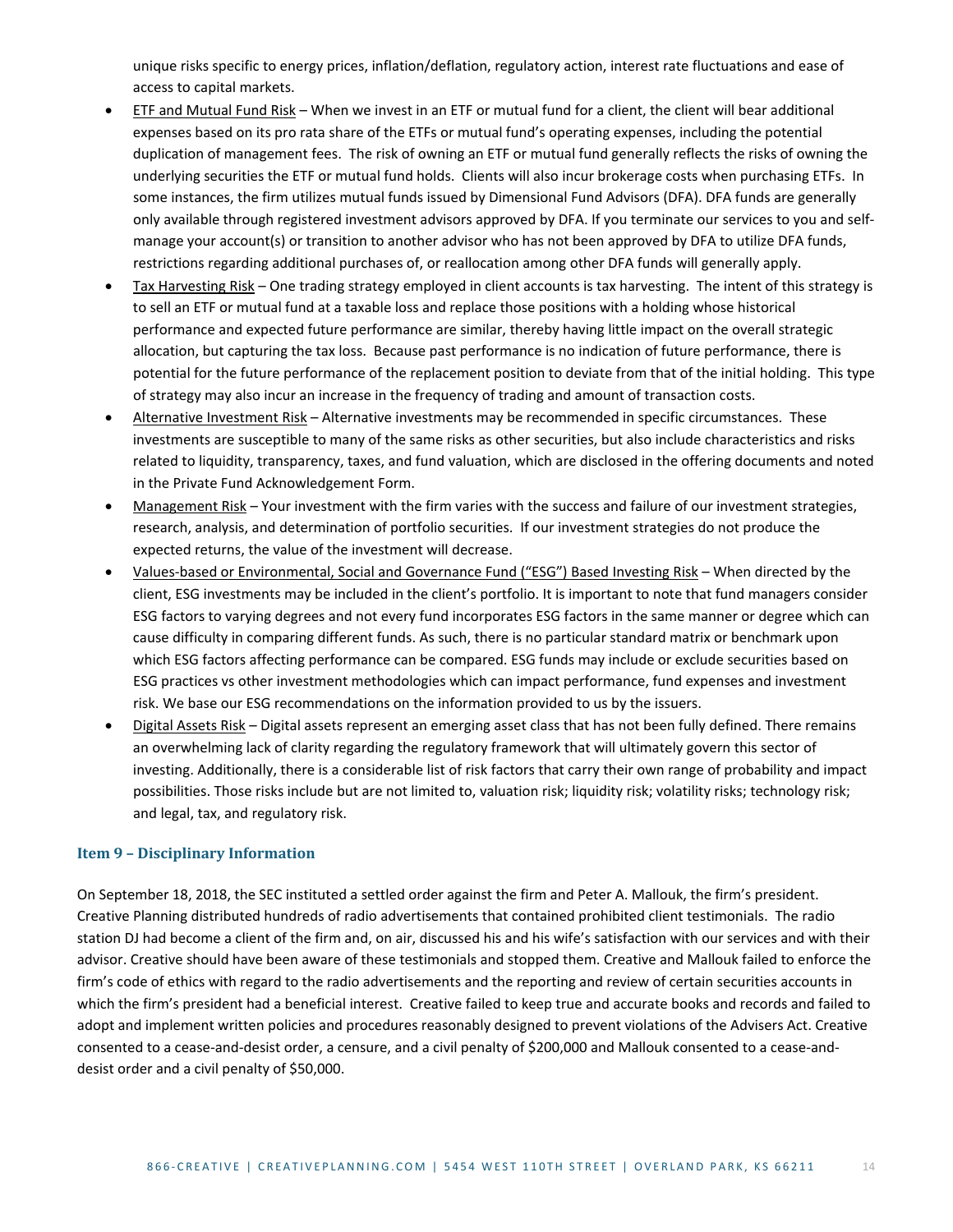#### <span id="page-14-0"></span>**Item 10 – Other Financial Industry Activities and Affiliations**

Creative Planning is an independent investment advisor and provides investment advisory services and other ancillary services described below. The firm does not offer any proprietary products, does not have an affiliated broker-dealer, and is not engaged in any other business activities or offers of services other than those described in this Disclosure Brochure.

Our investment advisor representatives are not affiliated (which means registered or employed) with a broker/dealer or commodities and futures trading firm. Clients that choose to engage in affiliated services will sign a separate agreement with them outlining the fees/rates that you will be responsible for which will be in addition to the management fees that you are paying Creative Planning.

#### <span id="page-14-1"></span>*Business Advisory Services – Creative Planning Business Advisory LLC*

Creative Planning is under common ownership with Creative Planning Business Advisory, LLC (CPBA). Clients of Creative Planning may be referred to CPBA for advice and assistance in marketing and/or selling their privately held business. CPBA does not arrange financing or the issuance of securities to facilitate any business transactions. Because Creative Planning and CPBA are related entities it presents a conflict of interest as both firms have an economic incentive to refer clients to each other in lieu of referring clients to other like firms.

In the event that we recommend you use the services of CPBA you are not obligated or required to use their services. There are other firms that provide services similar to those provided by CPBA and may provide such services for less expensive rates. Whenever we recommend CPBA you are encouraged to consider other firms too. The services of Creative Planning and CPBA are separate and distinct from one another, each with a separate compensation arrangement typical for the services rendered.

#### <span id="page-14-2"></span>*Business Valuation Services – Creative Planning Valuations LLC*

Creative Planning is under common ownership with Creative Planning Business Valuation, LLC (CPV). Clients of Creative Planning may be referred to CPV for advice and assistance in preparing business valuations for established, closely held companies. Because Creative Planning and CPV are related entities it presents a conflict of interest as both firms have an economic incentive to refer clients to each other in lieu of referring clients to other like firms.

In the event that we recommend you use the services of CPV you are not obligated or required to use their services. There are other firms that provide services similar to those provided by CPV and may provide such services for less expensive rates. Whenever we recommend CPV you are encouraged to consider other firms too. The services of Creative Planning and CPV are separate and distinct from one another, each with a separate compensation arrangement typical for the services rendered.

#### <span id="page-14-3"></span>*Legal Activities – Creative Planning Legal, P.A.*

Creative Planning is under common ownership with a law firm, Creative Planning Legal, P.A. Clients of Creative Planning may be referred to Creative Planning Legal, P.A. for estate planning and other legal services. Because Creative Planning and Creative Planning Legal, P.A. are related entities it presents a conflict of interest as both firms have an economic incentive to refer clients to each other in lieu of referring clients to other like firms.

In the event that we recommend you use the services of Creative Planning Legal, P.A., you are never obligated or required to use their services. There are other law firms that provide legal services similar to those provided by Creative Planning Legal, P.A. and may provide such services for less expensive rates. Whenever we recommend Creative Planning Legal, P.A., you are encouraged to consider other law firms too. The services of Creative Planning and Creative Planning Legal, P.A. are separate and distinct from one another, each with a separate compensation arrangement typical for the services rendered.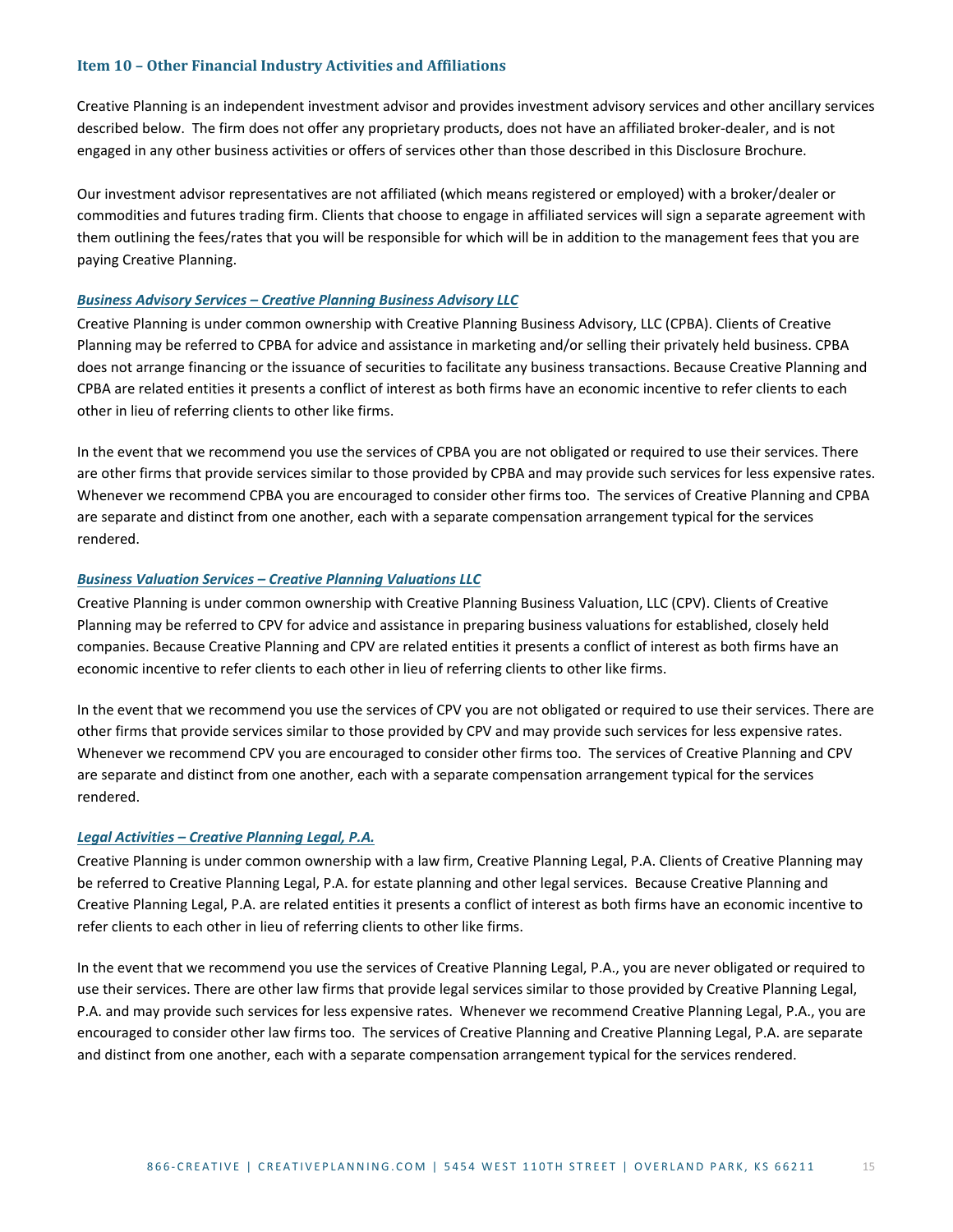#### <span id="page-15-0"></span>*Trust Services – Creative Planning Trust Company, LLC (CPTC)*

Creative Planning is affiliated with CPTC. CPTC is domiciled in Nevada and is a non-depository retail trust company and regulated by the Nevada Financial Institutions Division. CPTC was created to provide trust administrative services for Creative Planning clients who have financial, family, or business needs that require the services of a professional fiduciary and trust company. Because Creative Planning and CPTC are related entities it presents a conflict of interest as both firms have an economic incentive to refer clients to each other in lieu of referring clients to other like firms.

Specific services provided by the CPTC include but are not limited to (1) corporate trustee services for personal trusts or certain retirement plan accounts, (2) corporate trustee for life insurance trusts, and (3) corporate trustee services for charitable trust accounts. These services entail safekeeping of trust assets. CPTC also performs trust administration duties outlined in each trust document such as distributions and principal and income trust accounting. Generally, no assets are held in the name of the trust company; all assets will be held via segregated trust accounts at qualified third-party custodians, identifying the trust company as trustee, please refer to **Item 15 - Custody of this Disclosure Brochure** for more information regarding custody

Supervised persons of Creative Planning perform services for the affiliated trust company. We have a conflict of interest when recommending the services of CPTC. Clients are never obligated to use the services of CPTC and can establish their trust account at any custodian or trustee of their own choosing. Clients pay fees and expenses to the trust company which are separate from and in addition to the fees charged by Creative Planning.

#### <span id="page-15-1"></span>*Accounting & Tax Services – Creative Planning Tax LLC and CP Strategic Advisors, LLC*

Creative Planning is under common ownership with Creative Planning Tax, LLC and CP Strategic Advisors, LLC. Clients needing assistance with tax preparation and/or accounting services may be referred to either of these entities. Our affiliation with these entities presents a conflict of interest as each of the firms have an economic incentive to refer clients to each other in lieu of referring clients to other like firms. Clients are not obligated to use the services of either entity for their tax or accounting needs, however, if a client chooses to engage either of these entities, they may pay fees and expenses for their services, which are separate from and in addition to the fees charged by Creative Planning.

#### *Affiliated Non-Investment Advisory Retirement Plan Recordkeeping and Third-Party Administration Companies*

Creative Planning owns Creative Planning TPA Services, LLC ("CPTPA"), which provides plan recordkeeping and/or third-party administration services. While we do not require plans, we serve as investment advisors to hire our affiliates, certain Retirement Plan Services described above may be limited or unavailable on unaffiliated retirement plan recordkeeping platforms. For example, the managed asset allocation portfolio services are available when the plan sponsor hires CPTPA but may not be available on many other recordkeeping platforms due to capabilities and limitations associated with the record keeper's services. Because Creative Planning and CPTPA are related entities it presents a conflict of interest as both firms have an economic incentive to refer clients to each other in lieu of referring clients to other like firms.

#### <span id="page-15-2"></span>*Business Management Services – Creative Planning Business Management, LLC*

Creative Planning is under common ownership with Creative Planning Business Management, LLC (CPBM). CPBM provides personal concierge services to its clients. Clients of Creative Planning may be referred to CPBM for this service, and clients of CPBM may be referred to Creative Planning for business management services as described in this Brochure. Because Creative Planning and CPBM are related entities it presents a conflict of interest as both firms have an economic incentive to refer clients to each other in lieu of referring clients to other like firms.

In the event that we recommend you use the services of CPBM you are not obligated or required to use their services. There are other firms that provide services similar to those provided by CPBM and may provide such services for less expensive rates. Whenever we recommend CPBM you are encouraged to consider other firms too. The services of Creative Planning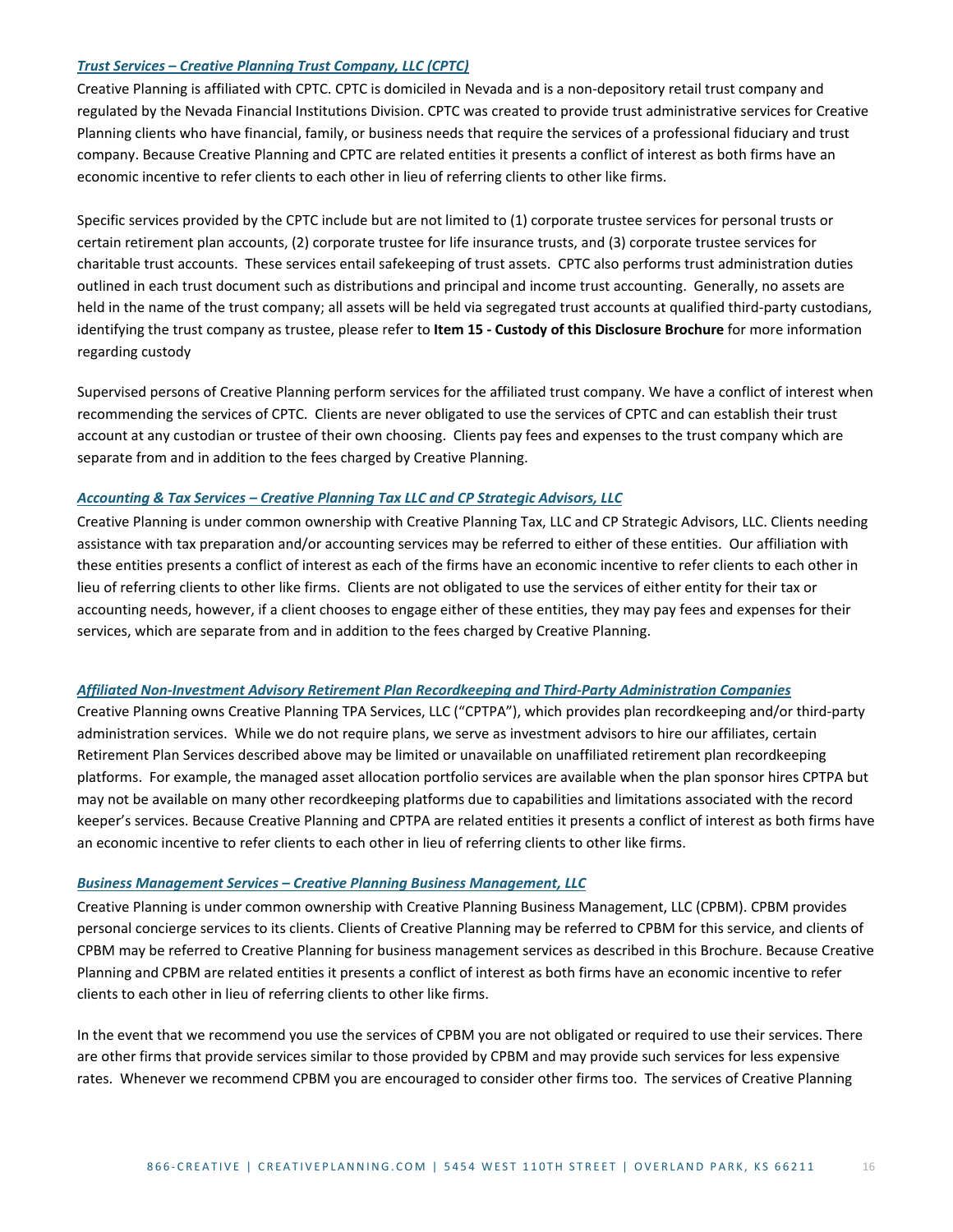and CPBM are separate and distinct from one another, each with a separate compensation arrangement typical for the services rendered.

#### <span id="page-16-0"></span>*Insurance Activities – Risk Management and Creative Planning Property & Casualty, LLC*

Creative Planning has two related insurance agencies:

- Creative Planning Risk Management provides individual life, disability and long-term care coverage through various insurance companies.
- Creative Planning Property & Casualty, LLC provides property and casualty coverage.

Our affiliation with these entities presents a conflict of interest as each of the firms have an economic incentive to refer clients to each other in lieu of referring clients to other like firms.

Clients are never obligated or required to purchase insurance products from one of our affiliated insurance companies and may choose any independent insurance agent and insurance company to purchase insurance products. Regardless of the insurance agent selected, the insurance agent or agency will receive normal commissions from the sale. Please refer to **[Item](#page-24-0)  14 – [Client Referrals and Other Compensation](#page-24-0)** for more information regarding the insurance commissions received by our affiliated insurance companies and the conflicts such compensation presents.

As noted previously, Creative Planning has acquired other advisory firms. IARs of those firms may be licensed independent insurance agents for various companies not affiliated with those firms or Creative Planning. These IARs may still receive some trail commissions from sales of insurance products sold prior to the acquisition.

#### <span id="page-16-1"></span>*International Solicitor Arrangements*

Creative Planning has a solicitor arrangement with Financial Wealth Builders in Canada, and an individual residing in Mexico, so prospective clients living in one of the countries there that contact us may be referred to them, depending on the prospective client's financial situation

We have a conflict of interest when recommending these firms because we receive solicitor fees for each referred client. Clients that are referred to any of these firms from Creative Planning will receive a client disclosure letter detailing our referral arrangement.

Clients are advised that there may be other financial firms not recommended by Creative Planning that are suitable for the client and that may be more or less costly than services provided by those which are recommended. Clients are not obligated or required to use the investment management and financial services offered by any of the recommended firms and can choose to work with a different financial professional.

#### <span id="page-16-2"></span>*Sub-Advisors*

As noted previously, the firm may use sub-advisors to manage some or all of certain client's portfolios. The Sub-Advisor will have discretionary authority to buy, sell, exchange, and otherwise trade securities within the client account. The investment strategies of the Sub-Advisor will be disclosed in their Disclosure Brochure (ADV Part 2A).

#### <span id="page-16-3"></span>*Private Funds*

The firm acquired several private funds (Lenox PE Fund I, LLC, Lenox Blue Chip, LLC, and Lenox HPE, LLC (each a "Fund" and collectively the "Funds") as a result of our acquisition of Lenox Wealth Management. The funds are not accepting new subscribers.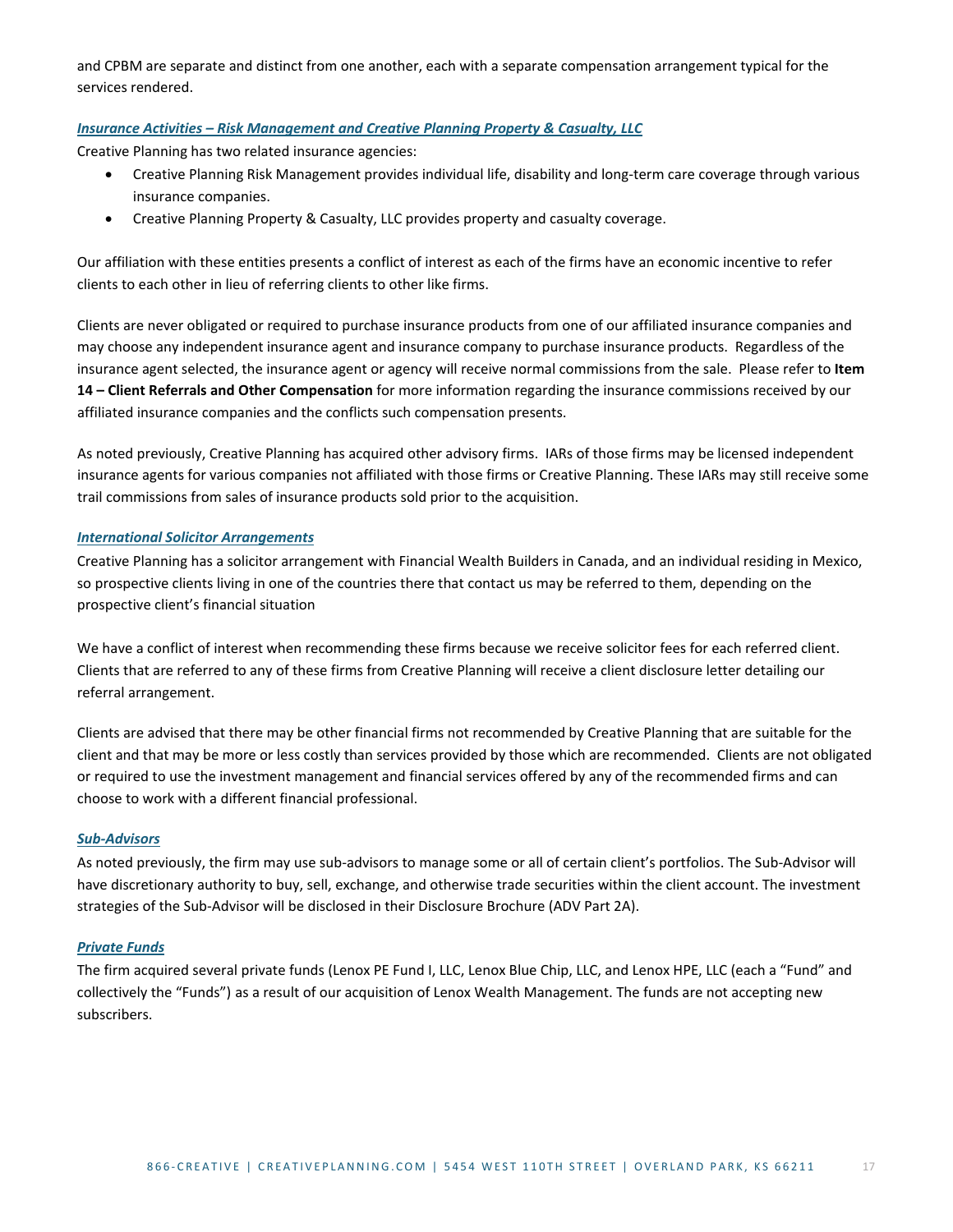#### <span id="page-17-0"></span>**Item 11 – Code of Ethics, Participation in Client Transactions and Personal Trading**

#### <span id="page-17-1"></span>*Code of Ethics Summary*

Creative Planning has established a Code of Ethics ("Code") that applies to all employees of the firm and is designed to, among other things; govern personal securities trading activities in the accounts of employees. The Code is based upon the principle that Creative Planning and its employees owe a fiduciary duty to our clients to conduct their affairs, including their personal securities transactions, in such a manner as to avoid (i) serving their own personal interests ahead of clients, (ii) taking inappropriate advantage of their position with the firm and (iii) any conflicts of interest or any abuse of their position of trust and responsibility.

The Code is designed to ensure that the high ethical standards long maintained by Creative Planning continue to be applied. The purpose of the Code is to preclude activities which may lead to or give the appearance of conflicts of interest, insider trading and other forms of prohibited or unethical business conduct. The excellent name and reputation of our firm continues to be a direct reflection of the conduct of each employee. This section is intended to be a summary of the Creative Planning Code. Clients may receive a complete copy of the Code upon request.

#### <span id="page-17-2"></span>*Participation or Interest in Client Transactions*

Creative Planning and its associated persons may buy or sell securities that are also recommended to clients. Securities recommended by the firm are widely held and publicly traded. In addition, in accordance with its fiduciary duty to clients, Creative Planning and its associated persons will place client interests ahead of their own interests. Finally, we have developed policies and procedures under our Code of Ethics that require our employees to submit their personal securities holdings and transactions to our firm. This is done so that we can monitor their investments to ensure compliance with our Code of Ethics and our general fiduciary duty to clients.

#### <span id="page-17-3"></span>*Private Funds*

As noted previously, we acquired several private funds (Lenox PE Fund I, LLC, Lenox Blue Chip, LLC, and Lenox HPE, LLC (each a "Fund" and collectively the "Funds") as a result of our acquisition of Lenox Wealth Management Inc. Certain employees of the firm serve as General Partner of each Fund or devote time to Fund matters as the firm has assumed primary responsibility for administrative matters pertaining to the Funds. Our employees will devote to the Funds as much time as we deem necessary and appropriate to manage their business. Such activities could be viewed as creating a conflict of interest in that the time and effort of our management personnel and other employees will be devoted to matters related to the business of the Funds rather than our core business activity.

Clients who invest in the Funds are not charged any additional advisory fees other than the advisory fee allocated to the investors in the Funds.

The Funds are not required to register as an investment company under the Investment Company Act of 1940 in reliance upon an exemption available to funds whose securities are not publicly offered. The Funds are managed on a discretionary basis in accordance with the terms and conditions of the Funds' offering and organizational documents. The Funds are not accepting new subscribers.

#### <span id="page-17-4"></span>**Item 12 – Brokerage Practices**

#### <span id="page-17-5"></span>*Recommendation of Broker/Dealers and Custodians*

You are under no obligation to act on the recommendations of Creative Planning and are free to select any broker/dealer or investment advisor you'd like. In other words, you are not *required* to work with us. However, if you want to hire us for our portfolio management services, we will be responsible for executing your account transactions and therefore responsible for attaining the best execution possible under the prevailing circumstances.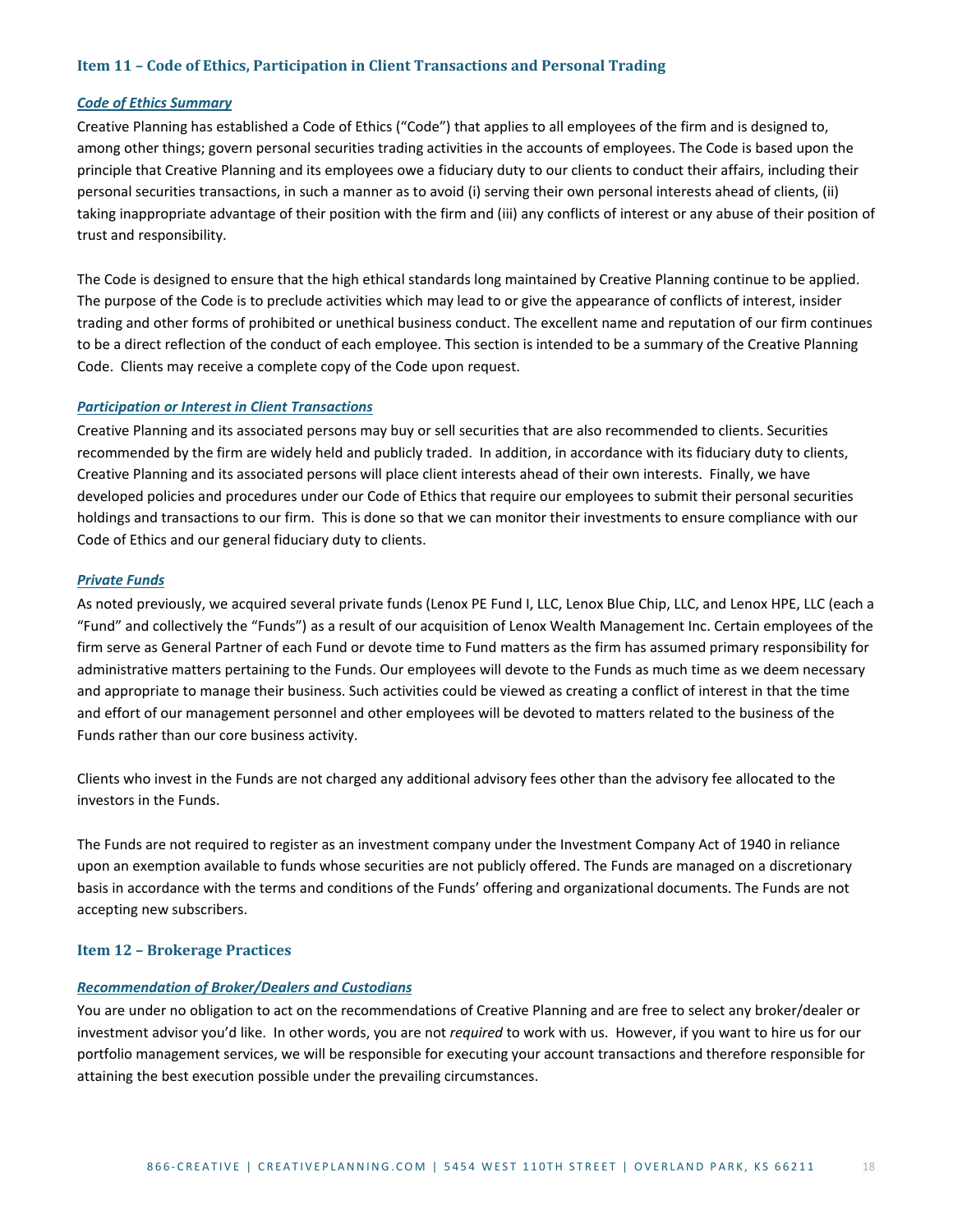We recommend that you establish brokerage accounts with TD Ameritrade, Charles Schwab & Company, Inc., or Fidelity Institutional Wealth Services. Qualified Custodians are independent (and unaffiliated) SEC-registered broker/dealers and or registered trust/banks or product sponsors that are recommended by the firm to maintain custody of clients' assets and to effect trades for their accounts. A separate account is always maintained for every client with the broker-dealer/custodian, and you retain all rights of ownership to your accounts (e.g. right to withdraw securities or cash, exercise or delegate proxy voting, and receive transaction confirmations).

Creative Planning is not affiliated with any broker/dealer or other Qualified Custodian. The primary factor in suggesting a Qualified Custodian is that the services of the recommended firm are provided in a cost-effective manner. While quality of execution at the best price is an important determinant, best execution does not necessarily mean lowest price and it is not the sole consideration. The trading process of any Qualified Custodian suggested by us must be efficient, seamless, and straightforward. Overall custodial support services, trade correction services and statement preparation are some of the other factors determined when suggesting a Qualified Custodian.

Qualified Custodians provide us with access to their institutional trade execution, clearance and settlement service and custody services that are typically not available to retail investors. These services generally are available to independent investment advisors at no charge to them so long as the independent investment advisors maintain a minimum amount of assets with the custodian.

Qualified Custodians do not charge separately for custody in most situations but are compensated by account holders through commissions or other transaction-related fees for securities trades that are executed by recommended money managers through the custodian or that settle into a custodian account. Qualified Custodians may also earn interest on uninvested cash in your account.

Other benefits include, but are not necessarily limited to: receipt of duplicate client confirmations and bundled duplicate statements; access to a trading desk; access to block trading which provides the ability to aggregate securities transactions and allocate the appropriate shares to client accounts; the ability to have investment advisory fees deducted directly from client accounts; access to an electronic communications network for client order entry and account information; and access to mutual funds that generally require significantly higher minimum initial investments or are generally only available to institutional investors.

Qualified Custodians also make available to us other products and services that benefit our firm but may not benefit clients' accounts. Some of these other products and services assist us in managing and administering clients' accounts. These include software and other technology that provide access to client account data (such as trade confirmation and account statements); provide research, pricing information and other market data; facilitate payment of the firm's fees from its clients' accounts; and assist with back-office functions; record keeping and client reporting. Many of these services generally may be used to service all or a substantial number of our accounts, including accounts not maintained at a recommended custodian. We are also provided other services intended to help our firm manage and further develop our business enterprise. These services (which may be provided at no cost or at a discount) may include consulting, publications and conferences on practice management, information technology, business succession, regulatory compliance and marketing.

The benefits received by the firm or its personnel from Qualified Custodians do not depend on the amount of brokerage transactions directed to a Qualified Custodian. As part of our fiduciary duty to clients, we endeavor at all times to put the interests of our clients first. Clients should be aware, however, that the receipt of economic benefits by us or our related persons in and of itself creates a conflict of interest and may influence our choice of a particular Qualified Custodian for custody and brokerage services. (Please refer to *Item 14 – Client Referrals and Other Compensation* for more information).

Please note that not all investment advisors recommend or require the use of particular broker/dealers. Some investment advisors permit clients to use any broker/dealer of the client's own choosing. In very rare cases, we may work with a client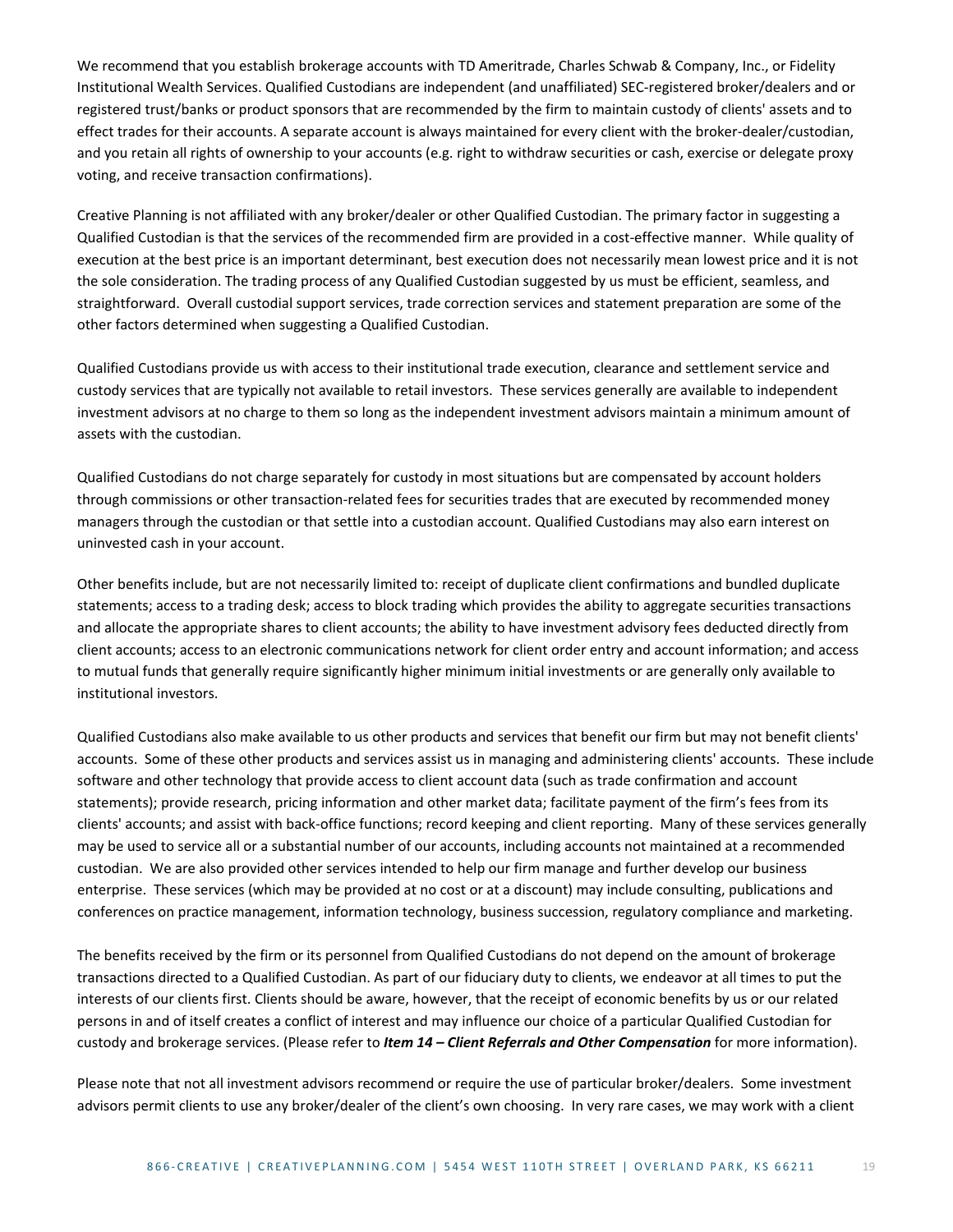that wants to direct us to use a particular broker/dealer for standard brokerage accounts. In such cases, those clients must understand that we may be unable to effectively negotiate brokerage compensation on the client's behalf. When directing brokerage business, clients should consider whether the commission expenses and execution, clearance and settlement capabilities that they will obtain through their selected broker/dealer(s) are adequately favorable in comparison to those that we would otherwise obtain for our clients. Clients with client-directed brokerage arrangements should also understand we may be limited in our trading ability (compared to platforms recommended by us) and may be required to execute client directed trades after trades are implemented through accounts at our preferred platforms. Clients are encouraged to discuss available alternatives with their advisor representative.

In addition, we may also render investment management services to clients regarding their (1) variable life/annuity products that they may own, (2) their individual employer-sponsored retirement plans, and/or (3) 529 college savings plans. In these situations, we either direct or recommend the allocation of client assets among the various mutual fund subdivisions that comprise the variable life/annuity product, retirement plan, or college savings plan. The client assets shall be maintained at either the specific insurance company that issued the variable life/annuity product which is owned by the client or at the custodian designated by the sponsor of the client's retirement plan or college savings plans.

We may recommend variable annuities, but only in specific scenarios where the client would be disadvantaged by surrendering an existing annuity or insurance policy that would result in adverse tax consequences. We may also recommend various529 Plans, depending upon the state of residence for clients that need or request a recommended 529 platform.

Although we recommend these platforms, please understand that we do not represent or guarantee that we will achieve the most favorable execution of client transactions and the platforms we recommend may be more expensive than other platforms offering the same or similar services. Clients are never required or obligated to utilize sponsors recommended by us and can use any plan/product sponsor they choose.

#### <span id="page-19-0"></span>*Trading Away*

We may purchase individual fixed income securities from brokers other than the custodian. The determination to use thirdparty brokers is based on the size of trade, lot type (i.e. odd lots versus even lots), bond issuer, highest bid received from broker versus current market value. Third-party fixed income brokers will be evaluated through a review of pricing schedule for trade commissions, services provided to both client and us, accuracy of execution and delivery of securities, and highest bid received for similar issues. Clients will incur trade-away fees in this situation. We review reasonableness for compensation of fixed income brokers by comparing not only the fees charged by third-party brokers to determine whether specific pricing is reasonable compared to the market for particular fixed income transactions but also additional factors such as likelihood of execution, liquidity, speed and accuracy.

#### <span id="page-19-1"></span>*Block Trading Policy*

The majority of trades implemented by us are completed on an individual basis. In cases when we need to implement buys or sells of the same security for numerous accounts, we may elect to purchase or sell such securities at approximately the same time as a block trade. This process is also referred to as aggregating orders and batch trading and is used by our firm when we believe such action may prove advantageous to clients. If and when we aggregate client orders, allocating securities among client accounts is done on a fair and equitable basis. The process of aggregating client orders is done in order to achieve better execution across client accounts. We may also do it to achieve more favorable commission rates or to allocate orders among clients on a more equitable basis in order to avoid differences in prices and transaction fees or other transaction costs that might be obtained when orders are placed independently.

We use the pro rata allocation method for transaction allocation. Under this procedure, pro rata trade allocation means an allocation of the trade is issued among applicable advisory clients in amounts that are proportional to the participating advisory client's intended investable assets. We will calculate the pro rata share of each transaction included in a block order and assign the appropriate number of shares of each allocated transaction executed for the client's account. This process is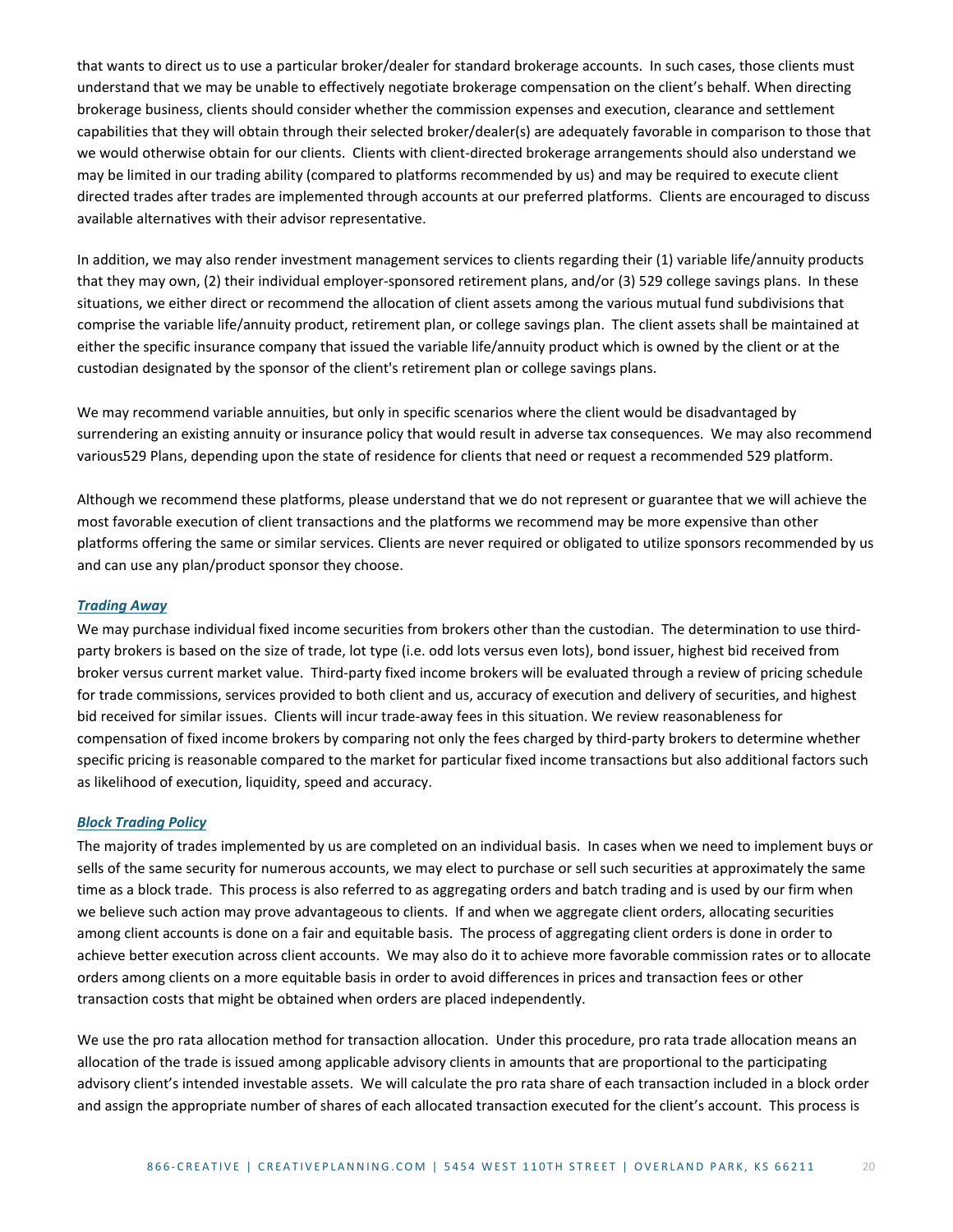executed on a per-custodian basis. For example, all accounts held at TD Ameritrade by us would receive the average price of all shares block traded at TD Ameritrade by us. All accounts held at Charles Schwab by us would receive the average price of all shares block traded at Charles Schwab by us. It is possible that clients at different custodians receive different average prices for block trades executed on the same trading day.

If and when we determine to aggregate client orders for the purchase or sale of securities, including securities in which our employees may invest, we will do so in accordance with the parameters set forth in the SEC No-Action Letter, *SMC Capital, Inc.* Neither we nor our employees receive any additional compensation as a result of block trades.

#### <span id="page-20-0"></span>*Arrangements with TD Ameritrade*

The recommendation of TD Ameritrade and any other broker/dealer is based on past experiences, minimizing commissions and other costs as well as offerings or services the broker/dealer provides that we or the client may require or find valuable such as online access. Clients may pay commissions higher than those obtainable from other broker/dealers in return for those products and services. Commission and fee structures of various broker/dealers are periodically reviewed to ensure clients are receiving best execution. Accordingly, while we will consider competitive rates, it may not necessarily obtain the lowest possible commission rates for client account transactions. Therefore, the overall services provided by the broker/dealer are evaluated to determine best execution.

Although we consider the overall services provided by TD Ameritrade and factor the benefits provided to our clients, we have material arrangements with TD Ameritrade that create an incentive for us to recommend TD Ameritrade over other broker/dealers. Some of the arrangements may result in conflicts of interest with our clients and are explained in the following sections.

While there will not be a direct linkage between the investment advice provided by us and the broker/dealers we recommend, economic benefits may be received that would not be received if we did not use these services to implement the investment advice provided. These benefits may include, but not necessarily be limited to: receipt of duplicate client statements and confirmations; research related products and tools; consulting services; access to a trading desk serving Advisor participants; access to block trading (which provides the ability to aggregate securities transactions for execution and then allocate the appropriate shares to client accounts); the ability to have advisory fees deducted directly from client accounts; access to an electronic communications network for client order entry and account information; access to mutual funds with no transaction fees and to certain institutional money managers; and discounts on compliance, marketing, research, technology, and practice management products or services provided to Creative Planning by third party vendors.

Creative Planning participates in the TD Ameritrade Institutional program. TD Ameritrade Institutional is a division of TD Ameritrade, Inc. member FINRA/SIPC. TD Ameritrade is an independent and unaffiliated SEC-registered broker-dealer and FINRA member. TD Ameritrade offers to independent investment advisors services which include custody of securities, trade execution, clearance and settlement of transactions. Creative Planning receives some benefits from TD Ameritrade through its participation in the program.

Some of the products and services made available by TD Ameritrade through the program may benefit us but may not benefit its client accounts. These products or services may assist the firm in managing and administering client accounts, including accounts not maintained at TD Ameritrade. Other services made available by TD Ameritrade are intended to help us manage and further develop its business enterprise. The benefits received by the firm or its personnel through participation in the program do not depend on the amount of brokerage transactions directed to TD Ameritrade. As part of its fiduciary duties to clients, we endeavor at all times to put the interests of our clients first. Clients should be aware, however, that the receipt of economic benefits by the firm or its related persons in and of itself creates a conflict of interest and may indirectly influence our choice of TD Ameritrade for custody and brokerage services.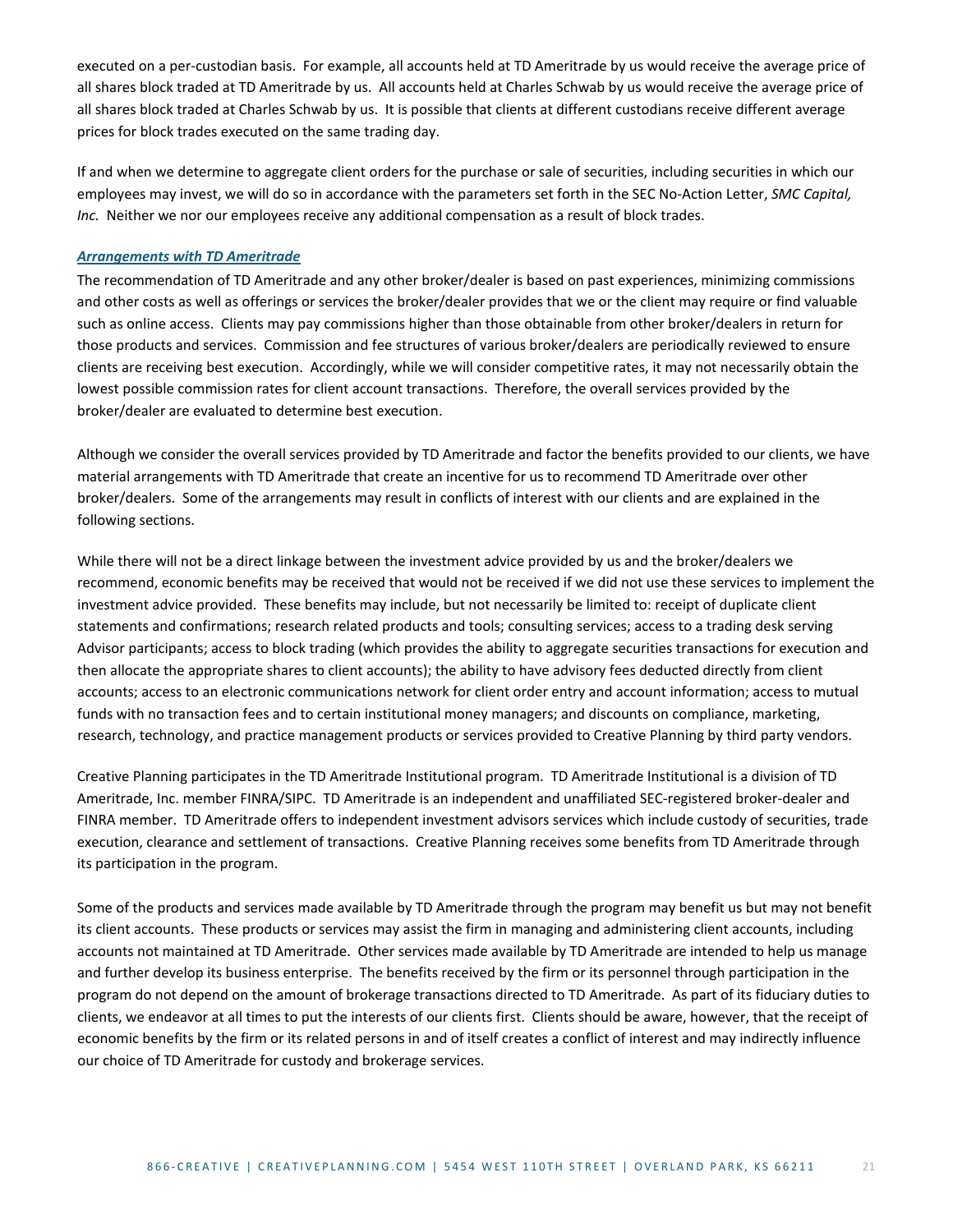In selecting TD Ameritrade, Creative Planning takes into consideration its arrangement to obtain price discounts for TD Ameritrade's automatic portfolio rebalancing service for investment advisors known as "iRebal".

TD Ameritrade has agreed to provide the service at no additional cost because of our decision to maintain an agreed upon amount of client taxable assets on the TD Ameritrade platform. There are some client assets that are non-taxable assets and are excluded from the maintenance and commitment levels required. Excluded assets are "plan assets" of plans subject to Title 1 of the Employee Retirement Income Security Act of 1974, amended, or of plans as defined in Section 4975 of the Internal Revenue Code (which include IRAs).

If we do not maintain the relevant level of taxable assets on the TD Ameritrade platform, we may be required to make a penalty fee payment to TD Ameritrade calculated on the basis of the shortfall.

Although we believe that the products and services offered by TD Ameritrade are competitive in the marketplace for similar services offered by other broker-dealers or custodians, the arrangement with TD Ameritrade as to the iRebal service may affect our independent judgment in selecting or maintaining TD Ameritrade as the broker or custodian for client accounts.

#### <span id="page-21-0"></span>*Brokerage for Client Referrals – TD Ameritrade*

Creative Planning may receive client referrals from TD Ameritrade through its participation in TD Ameritrade AdvisorDirect (the "referral program"). In addition to meeting the minimum eligibility criteria for participation in AdvisorDirect, the firm may have been selected to participate in AdvisorDirect based on the amount and profitability to TD Ameritrade of the assets in, and trades placed for, client accounts maintained with TD Ameritrade. TD Ameritrade is a discount broker-dealer independent of and unaffiliated with us and there is no employee or agency relationship between them and us. TD Ameritrade has established the referral program as a means of referring its brokerage customers and other investors seeking fee-based personal investment management services or financial planning services to independent investment advisors. TD Ameritrade does not supervise us and has no responsibility for our management of client portfolios or other advice or services. The firm pays TD Ameritrade an on-going fee for each successful client referral. This fee is a percentage, not to exceed 25% of the advisory fee that the client pays to us ("Solicitation Fee").

We will also pay TD Ameritrade the Solicitation Fee on any advisory fees received by us from any referred client's family members, including a spouse, child or any other immediate family member who resides with the referred client and hired us on the recommendation of such referred client. We will not charge clients referred through AdvisorDirect any fees or costs higher than its standard fee schedule offered to its clients or otherwise pass Solicitation Fees paid to TD Ameritrade to its clients. For information regarding additional or other fees paid directly or indirectly to TD Ameritrade, please refer to the TD Ameritrade AdvisorDirect Disclosure and Acknowledgement Form.

Creative Planning's participation in AdvisorDirect raises conflicts of interest. TD Ameritrade will most likely refer clients through AdvisorDirect to investment advisors that encourage their clients to custody their assets at TD Ameritrade and whose client accounts are profitable to TD Ameritrade. Consequently, in order to obtain client referrals from TD Ameritrade, we have an incentive to recommend to clients that the assets under management by us be held in custody with TD Ameritrade and to place transactions for client accounts with TD Ameritrade. In addition, we have agreed not to solicit clients referred to us through AdvisorDirect to transfer their accounts from TD Ameritrade or to establish brokerage or custody accounts at other custodians, except when our fiduciary duties require doing so. Our participation in AdvisorDirect does not diminish our duty to seek best execution of trades for client accounts.

#### <span id="page-21-1"></span>*Brokerage for Client Referrals – Charles Schwab & Co., Inc.*

Creative Planning receives client referrals from Charles Schwab & Co., Inc. (Schwab) through our participation in Schwab Advisor Network® (the Service). The Service is designed to help investors find an independent investment advisor. Schwab is a broker-dealer independent of and unaffiliated with Creative Planning. Schwab does not supervise us and has no responsibility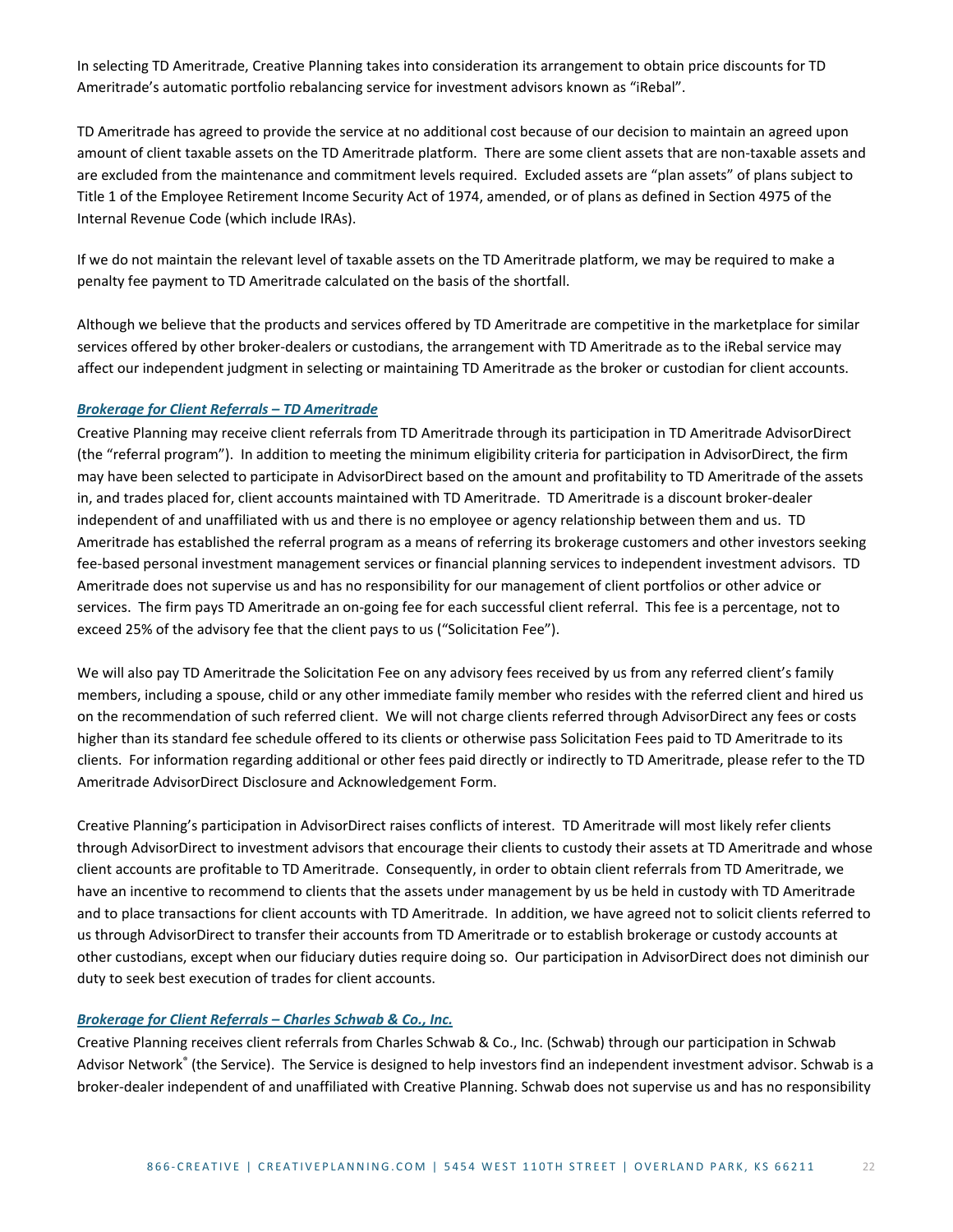for our management of clients' portfolios, our advice or other services. We pay Schwab fees to receive client referrals through the Service. Our participation in the Service raises conflicts of interest described below.

We pay Schwab a Participation Fee on all referred clients' accounts that are maintained in custody at Schwab and a Non-Schwab Custody Fee on all accounts that are maintained at, or transferred to, another custodian. The Participation Fee paid by us is a percentage of the fees paid by our clients referred by Schwab or a percentage of the value of the assets in the client's account, subject to a minimum Participation Fee. We pay Schwab the Participation Fee as long the referred client's account remains in custody at Schwab. The Participation Fee is billed to us quarterly and may be increased, decreased or waived by Schwab from time to time. The Participation Fee is paid by the firm and not by the client. We have agreed not to charge clients referred through the Service fees or costs greater than the fees or costs we charge clients with similar portfolios who were not referred through the Service.

We generally pay Schwab a Non-Schwab Custody Fee if custody of a referred client's account is not maintained by, or assets in the account are transferred from Schwab. This Fee does not apply if the client was solely responsible for the decision not to maintain custody at Schwab. The Non-Schwab Custody Fee is a one-time payment equal to a percentage of the assets placed with a custodian other than Schwab. The Non-Schwab Custody Fee is higher than the Participation Fees we generally would pay in a single year. Thus, we will have an incentive to recommend that client accounts be held in custody at Schwab.

Creative Planning takes into consideration its arrangement to obtain cost reimbursements from Schwab to transition our trading software from iRebal to RedBlack. Although we believe that the products and services offered by Schwab are competitive in the market place for similar services offered by other broker-dealers or custodians, this arrangement with Schwab may affect our independent judgment in selecting or maintaining Schwab as the broker or custodian for client accounts.

The Participation and Non-Schwab Custody Fees will be based on assets in accounts of our clients who were referred by Schwab and those referred clients' family members living in the same household. Thus, we will have incentives to encourage household members of clients referred through the Service to maintain custody of their accounts and execute transactions at Schwab and to instruct Schwab to debit our fees directly from the accounts.

For accounts of our clients maintained in custody at Schwab, Schwab will not charge the client separately for custody but will receive compensation from our clients in the form of commissions or other transaction-related compensation on securities trades executed through Schwab. Schwab also will receive a fee (generally lower than the applicable commission on trades it executes) for clearance and settlement of trades executed through broker-dealers other than Schwab. Schwab's fees for trades executed at other broker-dealers are in addition to the other broker-dealer's fees. Thus, we have an incentive to cause trades to be executed through Schwab rather than another broker-dealer. We nevertheless acknowledge our duty to seek best execution of trades for client accounts. Trades for client accounts held in custody at Schwab may be executed through a different broker-dealer than trades for our other clients. Thus, trades for accounts custodied at Schwab may be executed at different times and different prices than trades for other accounts that are executed at other broker-dealers.

#### <span id="page-22-0"></span>*Client Referrals – Charles Schwab Trust Bank's Schwab Retirement Network*

Creative Planning receives client referrals from Charles Schwab Trust Bank (CSTB) through our participation in Schwab Retirement Network(the Service). The Service is designed to help retirement plan sponsors and fiduciaries find an independent investment advisor. CSTB is a Nevada savings bank independent of and unaffiliatedwith Creative Planning. CSTB does not supervise Creative Planning and has no responsibility for our management of our clients' portfolios or our other advice or services. We pay CSTB fees to receive client referrals through the Service. Our participation in the Service may raise conflicts of interest described below.

Creative Planning pays Schwab a fee on all referred retirement plan sponsors or plan fiduciaries who establish accounts with us. The fee paid by us is a percentage of the value of the assets in the retirement plan's account, subject to a minimum fee to participate in the Service. We pay CSTB this participation fee for so long as we participate in the Service. CSTB bills us quarterly. The fees are paid by us and not by retirement plans, plan sponsors, or plan fiduciaries. We will not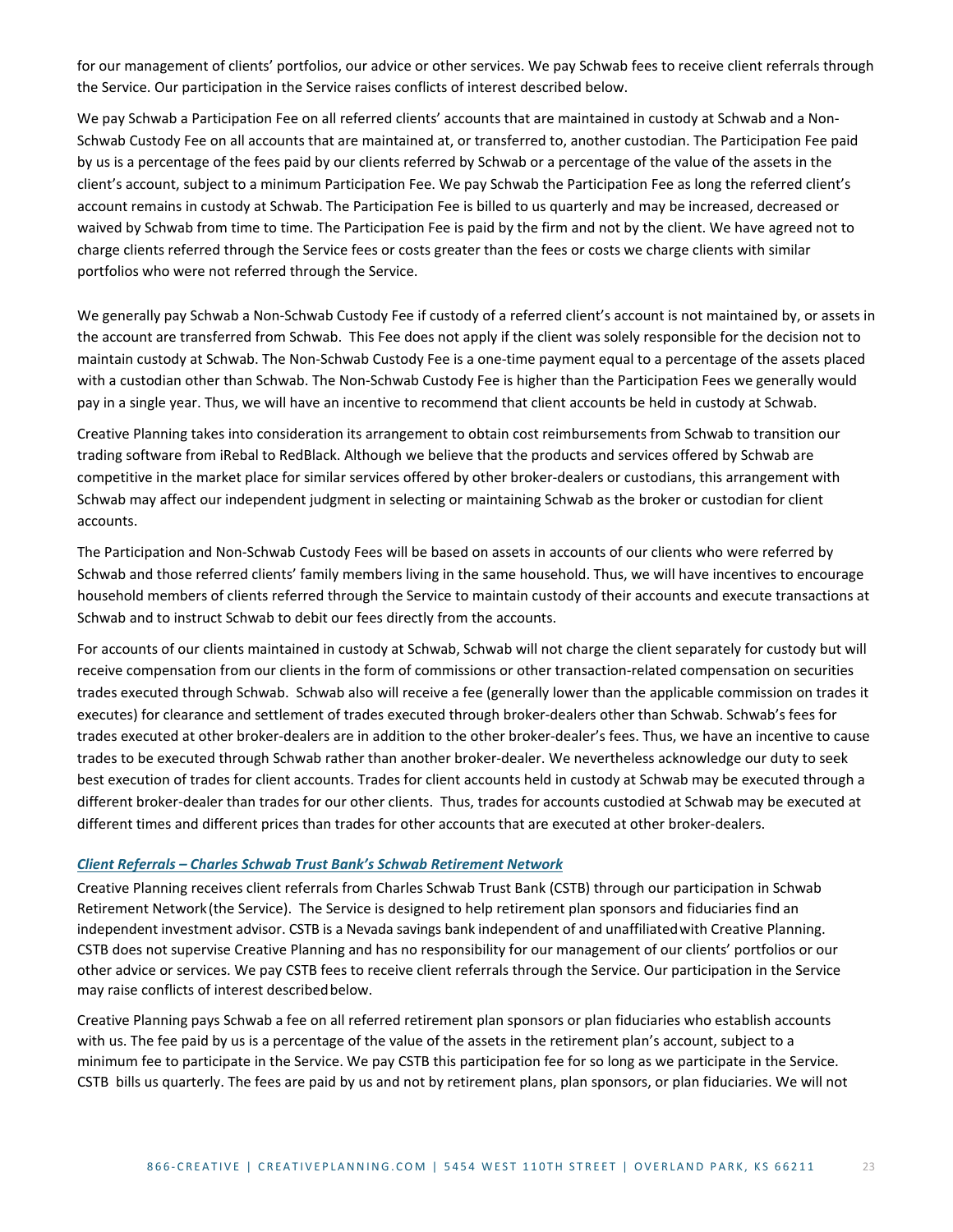charge clients referred through the Service fees or costs greater than the fees or costs we charge retirement plans, plan sponsors, or plan fiduciaries with similar portfolios who were not referred through theService.

#### <span id="page-23-0"></span>*Trade Errors*

On occasion, an error may be made by Creative Planning or the custodian in a client's account. For example, a security may be erroneously purchased for a client account instead of sold. In these situations, we generally seek to correct the error by placing the client account in a similar position as it would have been had there been no error, at no cost to the client. Depending on the circumstances, corrective steps may be taken, including but not limited to, cancelling the trade, adjusting an allocation, and/or crediting the customer's account. In the event the trading error results in a profit, the profit is retained by the client.

#### <span id="page-23-1"></span>*Sub-Advisors*

As noted previously, the firm may use sub-advisors to manage some or all of certain client's portfolios. The brokerage and trading practices of the Sub-Advisor will be disclosed in the Sub-Advisor's Disclosure Brochure (ADV Part 2A).

## <span id="page-23-2"></span>**Item 13 – Review of Accounts**

Reviews of clients' portfolios are conducted to assure proper credits and debits and related matters. We review client accounts in their entirety on at least a semi-annual basis to determine any readjustment of assets according to our asset allocation model. Portfolios are also reviewed on an informal and periodic basis as needed or requested. The investment management team is primarily responsible for reviewing your individual accounts managed by the firm. The investment management team may seek the advice of other Creative Planning advisory personnel when conducting reviews and executing strategies.

Clients are contacted at least annually regarding their financial plans. Financial plans may be updated more frequently than annually at the client's request. The financial plan includes a Net Worth Statement, retirement projections, education projections, asset allocation analysis and recommendations, diversification recommendations, a risk tolerance assessment, a risk management review, an estate planning review, as well as additional issues. We review a client's financial situation in detail.

Each client remains responsible for notifying Creative Planning if there is any change to his/her/its financial situation or investment objectives for the purpose of reviewing/evaluating/revising Creative Planning's previous recommendations and/or services. Your investment advisor representative is the primary person responsible for preparing and updating financial plans but can seek the assistance of other advisory personnel at your discretion. You can call, e-mail or schedule in-person or virtual meetings with your investment advisor representative as often as needed.

#### <span id="page-23-3"></span>*Statements and Reports*

For clients with accounts managed through our Portfolio Management Services, we provide quarterly reports which are prepared and distributed by ORION Advisor Services, LLC. The reports include current holdings, current asset allocations, performance, and other relevant information. Clients who have engaged a sub-advisor may also receive reports from the subadvisor. In addition, clients receive account statements directly from the custodian holding the client's account(s). Account statements are delivered at least quarterly. Clients are urged to compare the reports and statements provided by us or their sub-advisor against the account statements delivered directly from the custodian.

#### <span id="page-23-4"></span>**Item 14 – Client Referrals and Other Compensation**

#### <span id="page-23-5"></span>*Other Compensation*

Creative Planning's related persons that are insurance agents and insurance agencies receive commissions and other incentive awards for the recommendation/sale of insurance products. The receipt of this compensation may affect the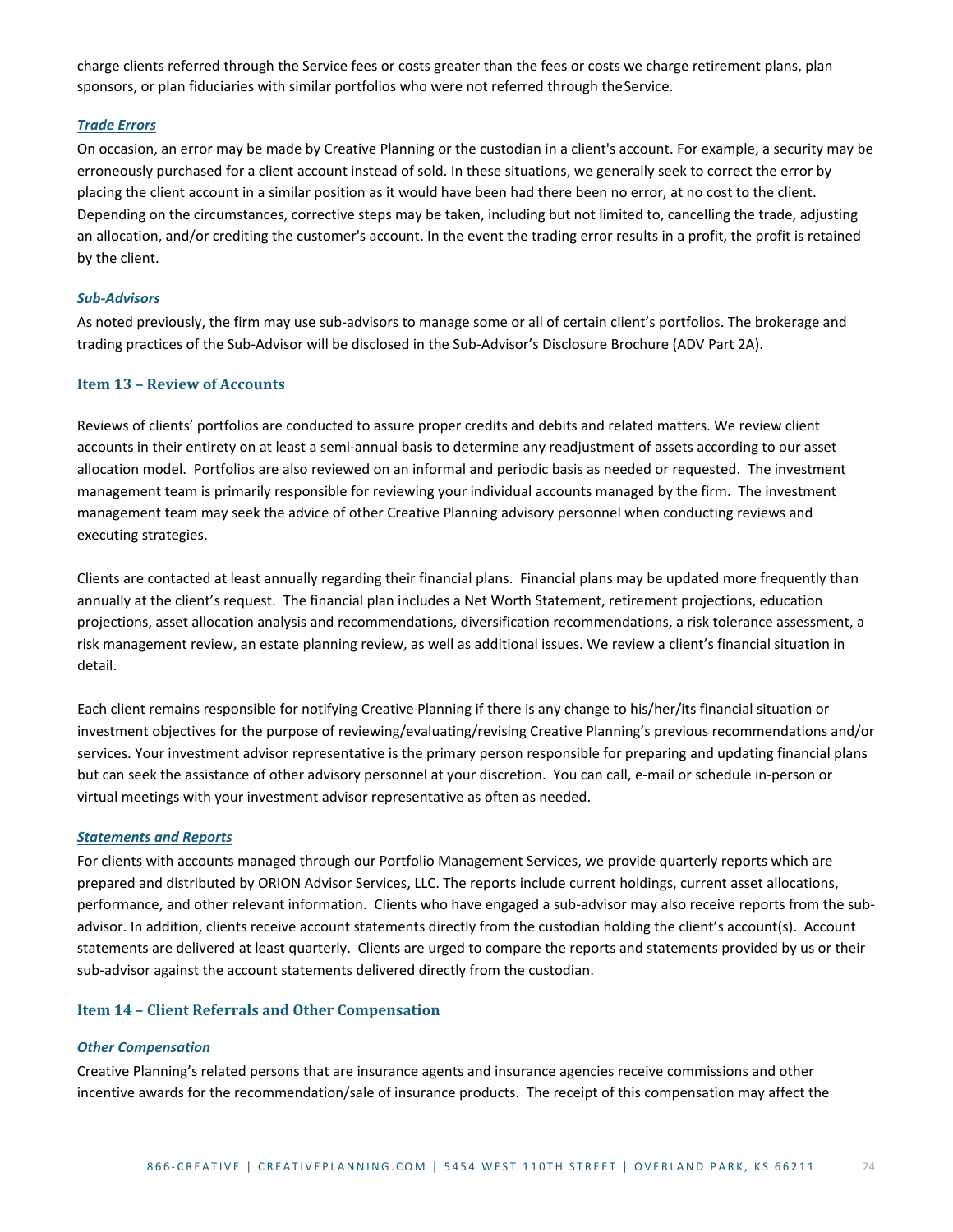judgment of our related persons when recommending products to its clients. While our related persons endeavor at all times to put the interest of the clients first as a part of our fiduciary duty, clients should be aware that the receipt of commission and additional compensation itself creates a conflict of interest and may affect the judgment of insurance agents when making insurance product recommendations.

The firm has implemented a partnership program whereby employees may be granted partnership units and/or may purchase partnership units based on length of service to the firm and/or attainment of certain performance metrics. In addition, all employees of the firm are eligible for discretionary awards based on firm wide asset growth objectives.

Please refer to Item 12 – Brokerage Practices for a description of the various other economic benefits received through our brokerage arrangements.

#### <span id="page-24-0"></span>*Client Referrals*

In addition to the referral arrangements referenced in Item 12, we have established several other arrangements whereby we compensate individuals and outside entities for client referrals. When a client is introduced to us by either an unaffiliated or an affiliated person or company, we will pay the referring party a portion of the client's total investment management fee in accordance with the requirements of applicable federal and state "solicitor" rules. For example, employees of the firm or one of our advisory affiliates may refer clients to us. In these cases, we will compensate the referring individual by paying a percentage of the total fee charged by the firm to the client. Outside entities are compensated by either a percentage of the revenue earned by the firm on the client relationship or a flat fee.

When a prospective client is introduced to us by an unaffiliated referring party, the referring party, at the time of initially introducing Creative Planning, is required to disclose the nature of the referral arrangement, and must provide the prospective client with a copy of this Disclosure Brochure and Form CRS together with a copy of a specific solicitor disclosure statement which explains the terms of the solicitation arrangement between Creative Planning and the referring party, including the compensation to be received by the referring party from Creative Planning. Affiliates and employees of Creative Planning that refer clients and receive compensation from our firm must disclose the nature of his/her relationship with Creative Planning to prospective clients at the time of the solicitation.

#### <span id="page-24-1"></span>*Charles Schwab*

We have received an economic benefit from Schwab to be used towards technology, research, marketing, and compliance consulting related expenses. In evaluating whether to recommend that client's custody their assets at Schwab, we take into account this benefit and other arrangements noted in Item 12 as part of the total mix of factors we consider which creates a conflict of interest. As part of our fiduciary duty to clients we endeavor at all times to put the interests of our clients first. Clients should be aware, however, that the receipt of economic benefits by us or our related persons creates a conflict of interest and may influence our choice for custody and brokerage services.

## <span id="page-24-2"></span>*Lockton*

Creative Planning and Lockton entered into an agreement that resulted in Creative Planning acquiring Lockton's institutional consulting services and Lockton taking a minority non-voting equity position within Creative Planning's parent company organizational structure. Additionally, Creative Planning and Lockton entered into a referral relationship whereby both entities refer clients to one another in a manner consistent with their respective fiduciary duties.

#### <span id="page-24-3"></span>*Affiliated Non-Investment Advisory Retirement Plan Recordkeeping and Third-Party Administration Companies*

As described above, Creative Planning owns CPTPA. CPTPA provides retirement plan recordkeeping and/or third-party administration services.

In the case of plans served by CPTPA, CPTPA engages the services of TPP, a "sub-contractor" as that term is defined in ERISA Sec. 408(b)(2), to perform ministerial services, such as recordkeeping, third-party administration and technology-based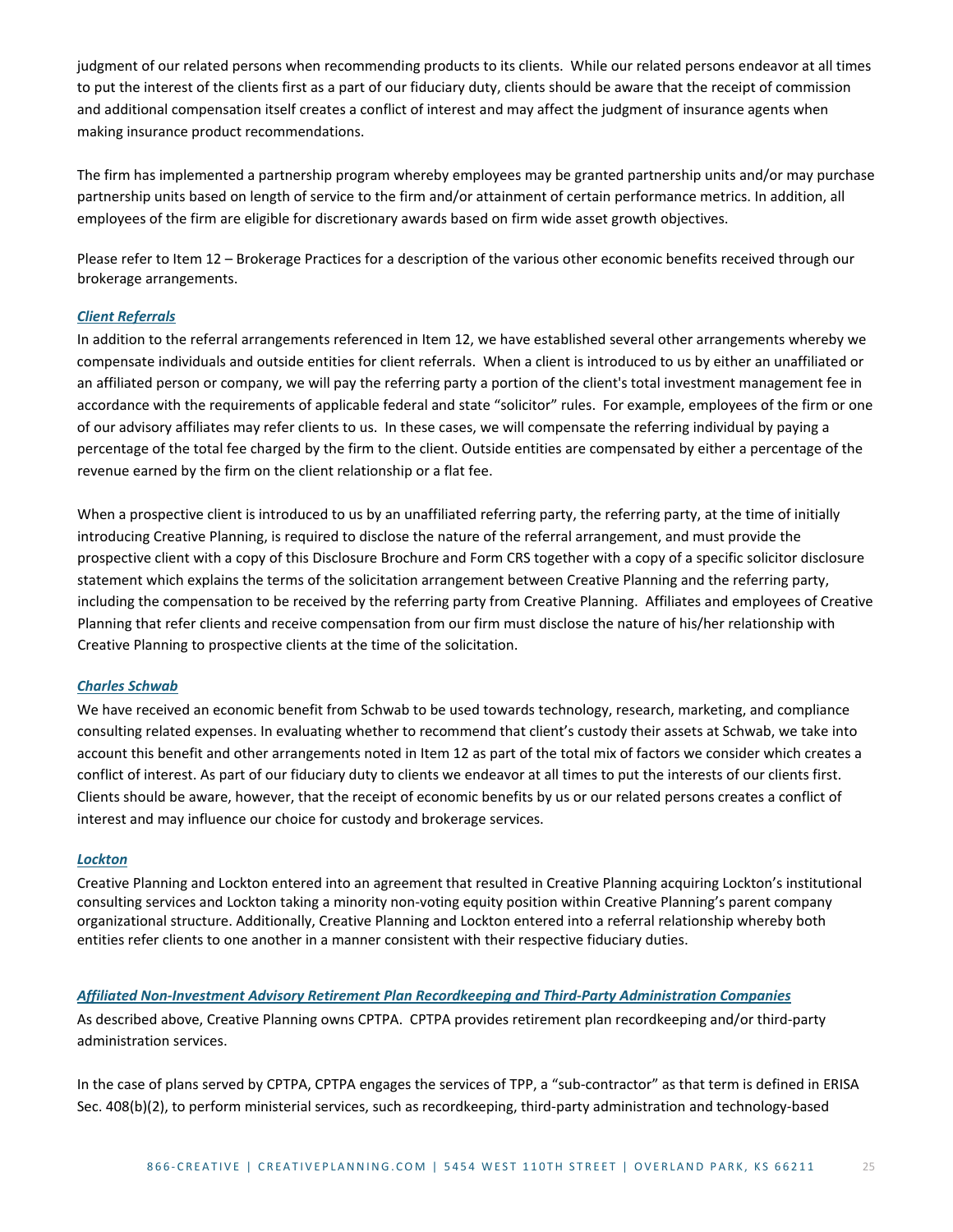services. TPP collects the fees described in the CPTPA agreement directly, and TPP pays a portion of those fees to CPTPA. As disclosed in the CPTPA agreement, any fees received by TPP as a result of investments held by the Plan are used to offset the fees that would be otherwise owed directly by the Plan to CPTPA.

This arrangement presents a conflict of interest when we recommend the services of CPTPA given that CPTPA is owned by Creative Planning. To help mitigate this conflict, our policy is to conduct periodic reviews of fees charged by other firms providing similar recordkeeping and third-party administration services as those provided by CPTPA and to disclose our findings to clients of CPTPA. This is done to demonstrate that fees received by us are reasonable compared to other companies providing similar services.

#### <span id="page-25-0"></span>*Referrals Between Creative Planning's Wealth Management and Retirement Plan Services Division*

Our Retirement Plan Services division, Corporate Retirement & Fiduciary Services division, and Creative Planning's Wealth Management team will each recommend each other's services to their respective clients. Employees receive referral fees for clients referred to the other division, so a conflict of interests exists to the extent that an employee of one division recommends the services of the other and the recommendation could be made on the basis of the benefit received by the employee rather than the client's best interest. To mitigate such conflicts, we have limited the referral-based compensation arrangements to only apply to "ministerial" or "administrative" recommendations (vs. investment advice or management services as defined under ERISA Sec. 3(21)(A)); furthermore, clients are under no obligation to engage either party for the recommended services. Any referral fees paid or received by employees of either division will not increase the amount of fees you pay.

#### <span id="page-25-1"></span>*Sponsorship of Corporate Events and Community Education Events*

As noted in Item 12 above, we receive an economic benefit in the form of support products and services made available to us and other independent investment advisors that have client accounts maintained at various custodians. Companies that custody client accounts or manage securities and other assets (which are used in Creative Planning accounts) for mutual funds, exchange traded funds, institutional investors and clients of independent financial advisors including, but not limited to, TD Ameritrade, Charles Schwab, Fidelity, Dimensional Funds Advisors LP, BlackRock, Goldman Sachs, and Vanguard, will also from time to time sponsor or host Creative Planning events such as conferences and seminars, in addition to providing support products and services. This may include direct payment to vendors or reimbursement of expenses incurred by us in connection with hosting educational, training or other events for our clients or employees. Such hosting or sponsorship provides direct or indirect economic benefits to us and creates a conflict of interest that could influence us to include products or services offered by these sponsoring companies in our portfolios. Creative Planning never receives a kick back, consulting or revenue sharing fee for recommending specific investments to its clients.

The firm created Pathway Financial Education (PFE), a 501(c)(3) organization, to provide training and education to small business owners and community members about financial literacy and capital access in underserved communities in the Kansas City area. Some of the companies referenced in the previous paragraph or others may also contribute towards PFE. These contributions create a conflict of interest that could influence us to include products or services offered by these sponsoring companies in our portfolios. Creative Planning never receives a kick back, consulting or revenue sharing fee for recommending specific investments to its clients.

#### <span id="page-25-2"></span>**Item 15 – Custody**

Custody, as it applies to investment advisors, has been defined by regulators as having access or control over client funds and/or securities. In other words, custody is not limited to physically holding client funds and securities. If an investment advisor has the ability to access or control client funds or securities, the investment advisor is deemed to have custody and must ensure proper procedures are implemented. It should be noted that authorization to trade in client accounts is not deemed by regulators to be custody.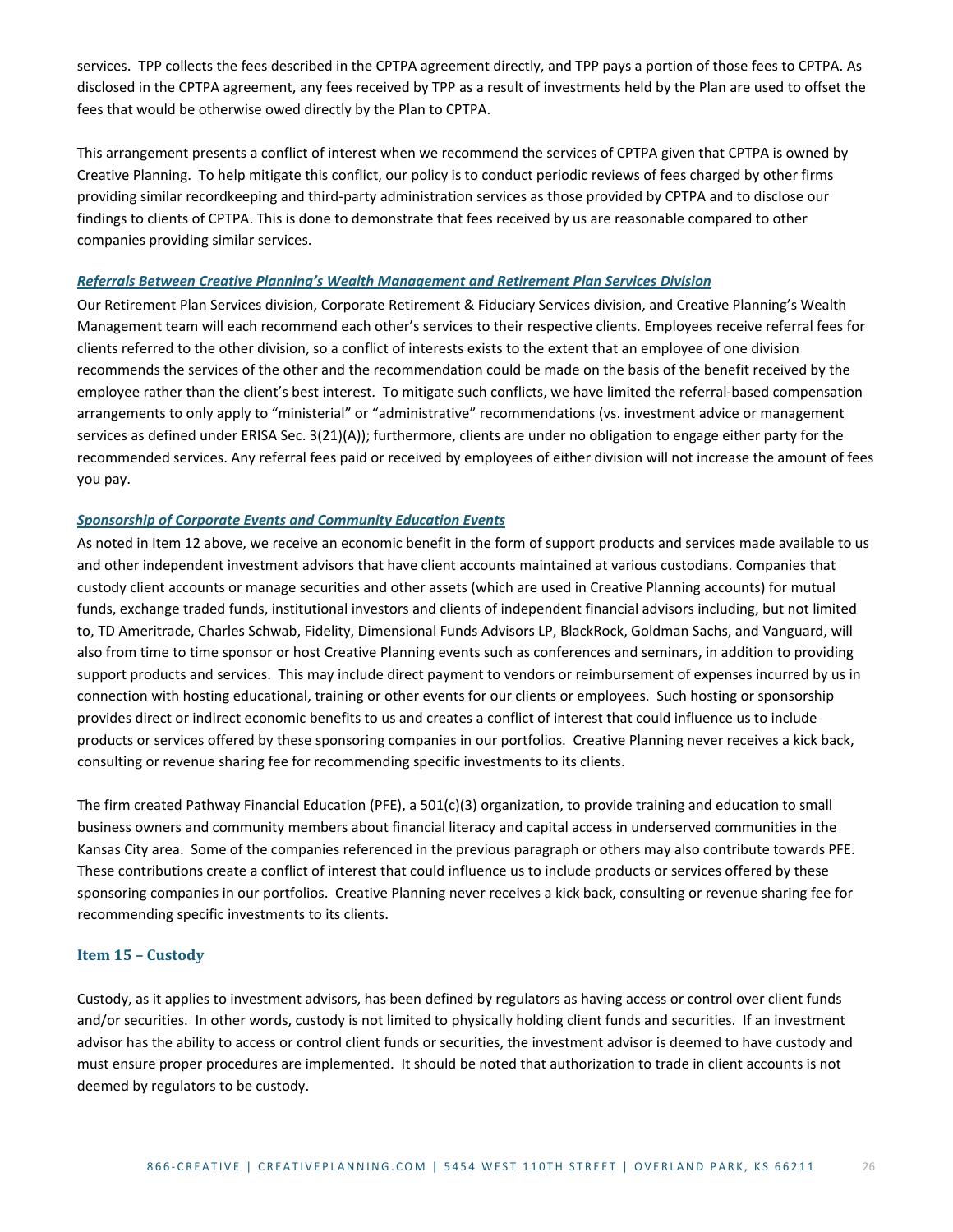Creative Planning is deemed to have custody of client funds and securities whenever the firm is given the authority to have fees deducted directly from client accounts. We have the ability to deduct our advisory fee from the client's custodial account. Clients are provided with written transaction confirmation notices, and a written summary account statement directly from the custodian (i.e., TD Ameritrade, Schwab, Fidelity, etc.) at least quarterly. To the extent that we provide clients with periodic account statements or reports, the client is urged to compare any statement or report provided by us with the account statements received from the account custodian. The account custodian does not verify the accuracy of our advisory fee calculation.

There are some trust clients for which our firm's owner Peter Mallouk, in his separate capacity as an attorney with Creative Planning Legal, P.A., or an affiliated trust company (Creative Planning Trust Company), serves as trustee. Serving as trustee for clients is another form of custody. There are also accounts held at qualified custodians, in the registration name of the client, where the client has provided Creative Planning with authority to disburse client assets to an account not in the name of the client. The ability to disburse client assets to a third party is another form of custody.

Creative Planning offers a 'family office' service to clients whereby the firm will pay bills on behalf of clients. This arrangement is also a form of custody.

For accounts in which Creative Planning or its related companies is deemed to have custody, the firm has established procedures to ensure all client funds and securities are held at a qualified custodian in a separate account for each client under that client's name. Clients or an independent representative of the client will direct, in writing, the establishment of all accounts and therefore are aware of the qualified custodian's name, address and the manner in which the funds or securities are maintained.

For accounts which the firm is deemed to have custody of, other than the ability to deduct fees, we have engaged an independent public accounting firm, not affiliated with Creative Planning, to perform an annual surprise verification examination. The purpose of such an examination is to verify that the funds and securities held in accounts actually exist and are located at the applicable qualified custodian.

# <span id="page-26-0"></span>**Item 16 – Investment Discretion**

Upon receiving written authorization from the client in our standard client agreement, Creative Planning provides discretionary investment advisory services for client accounts. When discretionary authority is granted, we will have the authority to determine the type of securities and the amount of securities that can be bought or sold for the client portfolio without obtaining the client's consent for each transaction.

We may elect to purchase bonds through bond brokers in order to obtain a better price for the client and then have the bonds delivered into the client's brokerage account. This practice is called "trading away". This is the only case in which we select a broker to be used without specific client consent. The client's primary broker/dealer-custodian typically charges the client a transaction fee for "trading away" through other brokers.

For clients for whom a Sub-Advisor has been engaged, the Sub-Advisor will have discretionary authority to buy, sell, exchange, and otherwise trade securities within the client account. The investment strategies of the Sub-Advisor will be disclosed in their Disclosure Brochure (ADV Part 2A).

In limited situations, a client will be allowed to grant trading authorization on a non-discretionary basis. In these cases, we will be required to contact you prior to implementing changes in your account. Therefore, you will be contacted and required to accept or reject our investment recommendations including:

• The security being recommended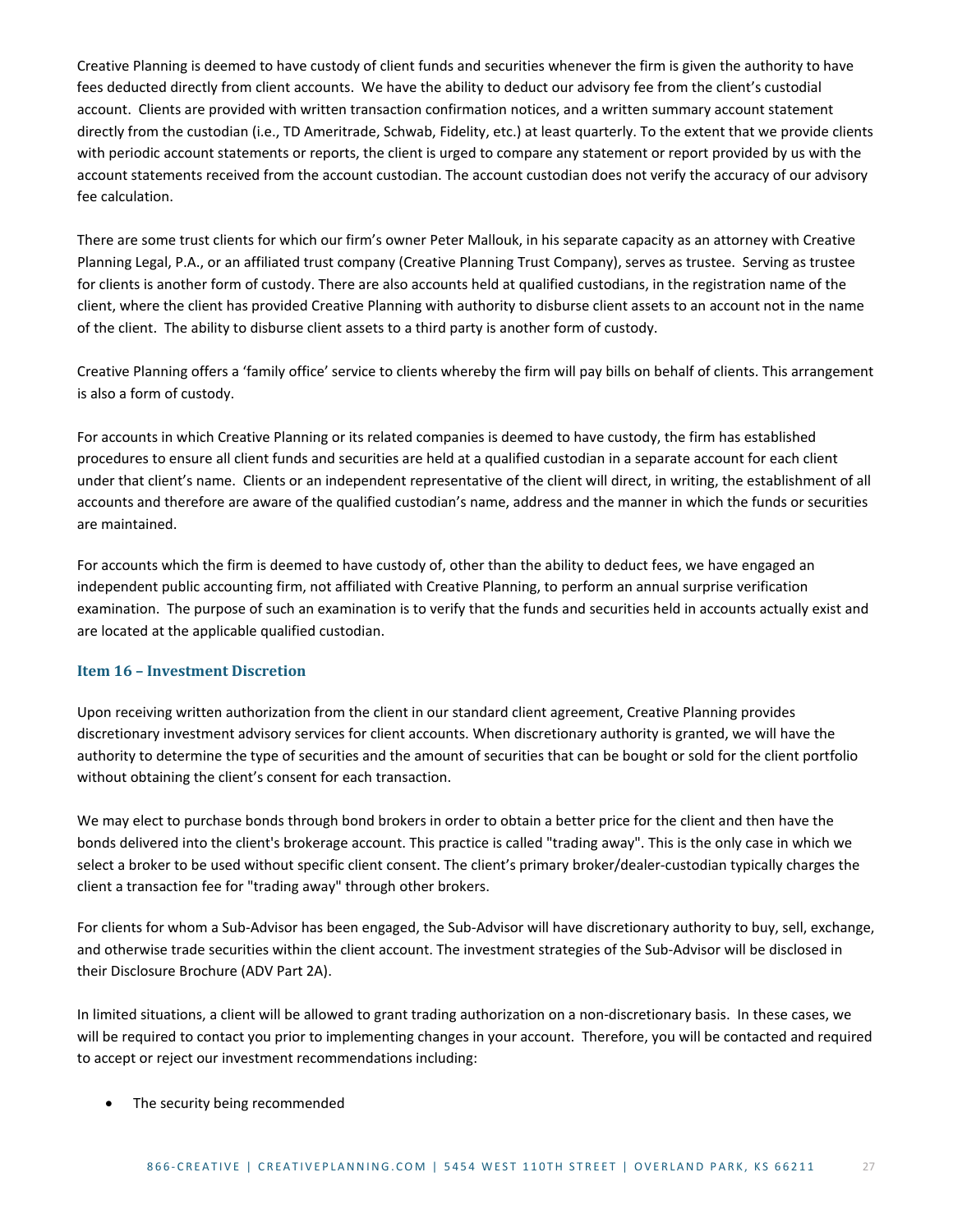- The number of shares or units
- Whether to buy or sell

Once the above factors are agreed upon, we will be responsible for making decisions regarding the timing of buying or selling an investment and the price at which the investment is bought or sold. If your accounts are managed on a non-discretionary basis, you need to know that if we are unable to reach you or you are slow to respond to our request, it can have an adverse impact on the timing of trade implementations, and we may not achieve an optimal trading price.

With respect to our Retirement Plan Services described above, Creative Planning, at the request of a plan sponsor (or plan participant in the case of managed asset allocation models), may be granted limited discretionary authority to select and replace investment alternatives for the plan (or to allocate, reallocate and rebalance model portfolios for plan participants). When such plans are covered by Title I of ERISA, Creative Planning has agreed to provide such services as an "investment manager" and a "fiduciary" as such terms are defined in ERISA Sec. 3(38) and 3(21), respectively.

All clients have the ability to place reasonable restrictions on the types of investments that may be purchased in an account. Clients may also place reasonable limitations on the discretionary power granted to our firm so long as the limitations are specifically set forth in or included as an attachment to the client agreement. However, we reserve the right to not accept any discretionary or non-discretionary trading arrangements proposed by a client.

# <span id="page-27-0"></span>**Item 17 – Voting Client Securities**

It is the policy of Creative Planning to not vote proxies on behalf of clients. It is the client's ultimate responsibility to select and make all proxy voting decisions to vote all proxies for securities held in their accounts. As noted previously however, Creative Planning has acquired other advisory firms and certain legacy clients of these firms may have had their proxies voted by the acquired firm. This practice may continue for a period of time post acquisition subject to the policies of the acquired firm, until such time as the proxy voting arrangement can be terminated at the custodian by Creative Planning.

Clients should receive proxy notices directly from their custodian, issuer, or transfer agent as they will not be delivered by us. Although we do not vote client proxies if you have a question about these items feel free to contact your wealth manager.

Clients for whom the firm has engaged a Sub-Advisor will be subject to the Sub-Advisor's proxy voting and corporate actions policy. The policy will be disclosed in Item 17 of the Sub-Advisor's Disclosure Brochure (ADV Part 2A) and applicable client agreement.

Clients who utilize Trust Services through an affiliated trust company of Creative Planning will have their proxies handled pursuant to the proxy voting policy of the affiliated trust company. Trust Services clients are advised to contact their trust officer for more information regarding their proxy voting policy.

## <span id="page-27-1"></span>**Item 18 – Financial Information**

This item is not applicable to this brochure. Creative Planning does not require or solicit prepayment of more than \$1,200 in fees per client, six months or more in advance. Therefore, we are not required to include a balance sheet for my most recent fiscal year. The firm is not subject to a financial condition that is reasonably likely to impair its ability to meet contractual commitments to clients. Finally, we have not been the subject of a bankruptcy petition at any time.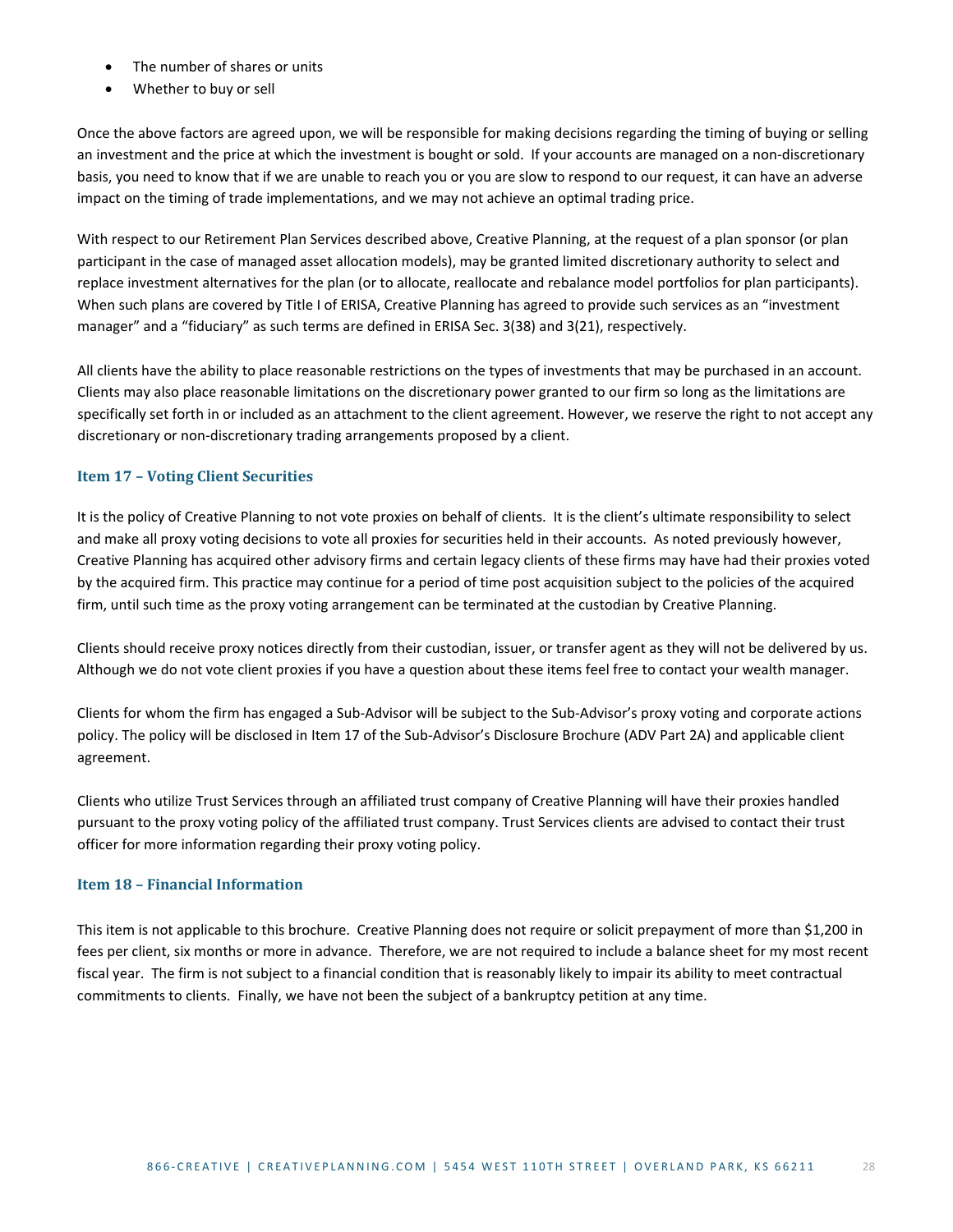# CREATIVE PLANNING®

# *Customer Privacy Policy Notice*

#### LAST UPDATED MARCH 8, 2022

In November of 1999, Congress enacted the Gramm-Leach-Bliley Act (GLBA). The GLBA requires certain financial institutions, such as investment advisor firms, to protect the privacy of customer information. Federal law gives clients the right to limit some but not all sharing of your personal information. In situations where a financial institution does disclose customer information to nonaffiliated third parties, other than permitted or required by law, clients must be given the opportunity to opt out or prevent such disclosure. Creative Planning, LLC and its Affiliates (collectively, "Creative Planning," "we," "our," or "us") does not share or disclose customer information to nonaffiliated third parties except as permitted or required by law.

**COMMITMENT TO YOUR PRIVATE INFORMATION.** Creative Planning is committed to safeguarding the confidential information of its clients. We hold all personal information provided by clients in the strictest confidence and it is the objective of the firm to protect the privacy of all clients. Except as permitted or required by law, we do not share confidential information about clients with nonaffiliated parties. In the event that there were to be a change in this policy, the firm will provide clients with written notice and clients will be provided an opportunity to direct us as to whether such disclosure is permissible.

**WHY WE COLLECT AND HOW WE USE INFORMATION.** To conduct regular business, Creative Planning, collects personal information from sources such as:

- Information reported by the client on applications or other forms the client provides to us
- **Information about the client's transactions implemented by the firm or others**
- Information developed as part of financial plans, analyses or investment advisory services

To administer, manage, service, and provide related services for client accounts, it is necessary for us to provide access to customer information within the firm and to nonaffiliated companies with whom the firm has entered into agreements with. To provide the utmost service, we disclose the information below regarding clients and former clients, as necessary, to companies to perform certain services on our behalf.

- Information we receive from the client on applications (name, social security number, address, assets, etc.)
- Information about the client's transactions with the firm or others (account information, payment history, parties to transactions, etc.)
- Information concerning investment advisory account transactions
- Information about a client's financial products and services transactions with us

**SHARING INFORMATION WITH OTHER COMPANIES PERMITTED UNDER LAW.** Since we share nonpublic information solely to service client accounts, the firm does not disclose any nonpublic personal information about the firm's clients or former clients to anyone, except as permitted by law. However, the firm may also provide customer information outside of the firm as required by law, such as to government entities, consumer reporting agencies or other third parties in response to subpoenas. Additionally, we do not jointly market with affiliated or nonaffiliated companies.

In the event that we have a change to our customer privacy policy that would allow us to disclose nonpublic information not covered under applicable law, we will allow clients the opportunity to opt out of such disclosure.

Entities with whom we may share nonpublic information includes affiliated companies, such as our tax, legal, and insurance affiliates and nonaffiliated companies, e.g. custodian. Information is shared so that your account can be opened at the custodian and to enhance our service offering to you by consulting with our tax, legal, and insurance affiliates, as necessary, to provide you with accurate and timely advice on your financial situation. We may also share your non-public information with parties acting at your request and on your account.